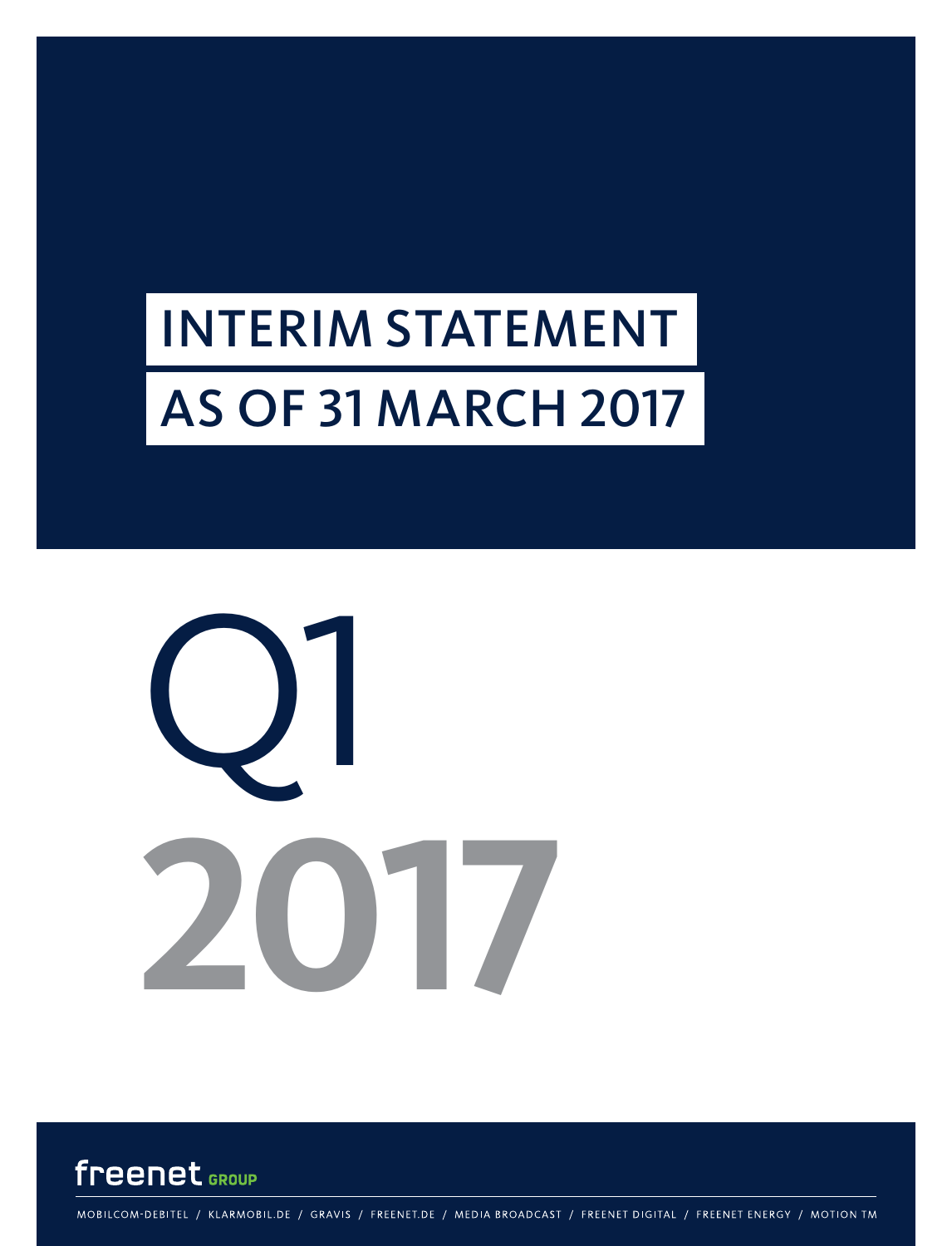

|                                                                                                                | $\overline{3}$  |
|----------------------------------------------------------------------------------------------------------------|-----------------|
| Business performance www.communications.com/www.communications.com/www.communications.com                      | 5               |
|                                                                                                                | 6               |
|                                                                                                                | 6               |
|                                                                                                                | $\overline{7}$  |
|                                                                                                                | 8               |
|                                                                                                                | 9               |
|                                                                                                                | 10 <sup>°</sup> |
|                                                                                                                | 11              |
|                                                                                                                | 11              |
|                                                                                                                | 12              |
| Selected financial information (1000) (1000) (1000) (1000) (1000) (1000) (1000) (1000) (1000) (1000) (1000) (1 | 14              |
| Consolidated income statement for the period from 1 January to 31 March 2017                                   | 14              |
|                                                                                                                | 15              |
| Consolidated statement of cash flows for the period from 1 January to 31 March 2017                            | 16              |
|                                                                                                                | 17              |
| Segment report for the period from 1 January to 31 March 2016 adjusted'                                        | 18              |
|                                                                                                                | 19              |
|                                                                                                                | 19              |
|                                                                                                                | 20              |
|                                                                                                                | 21              |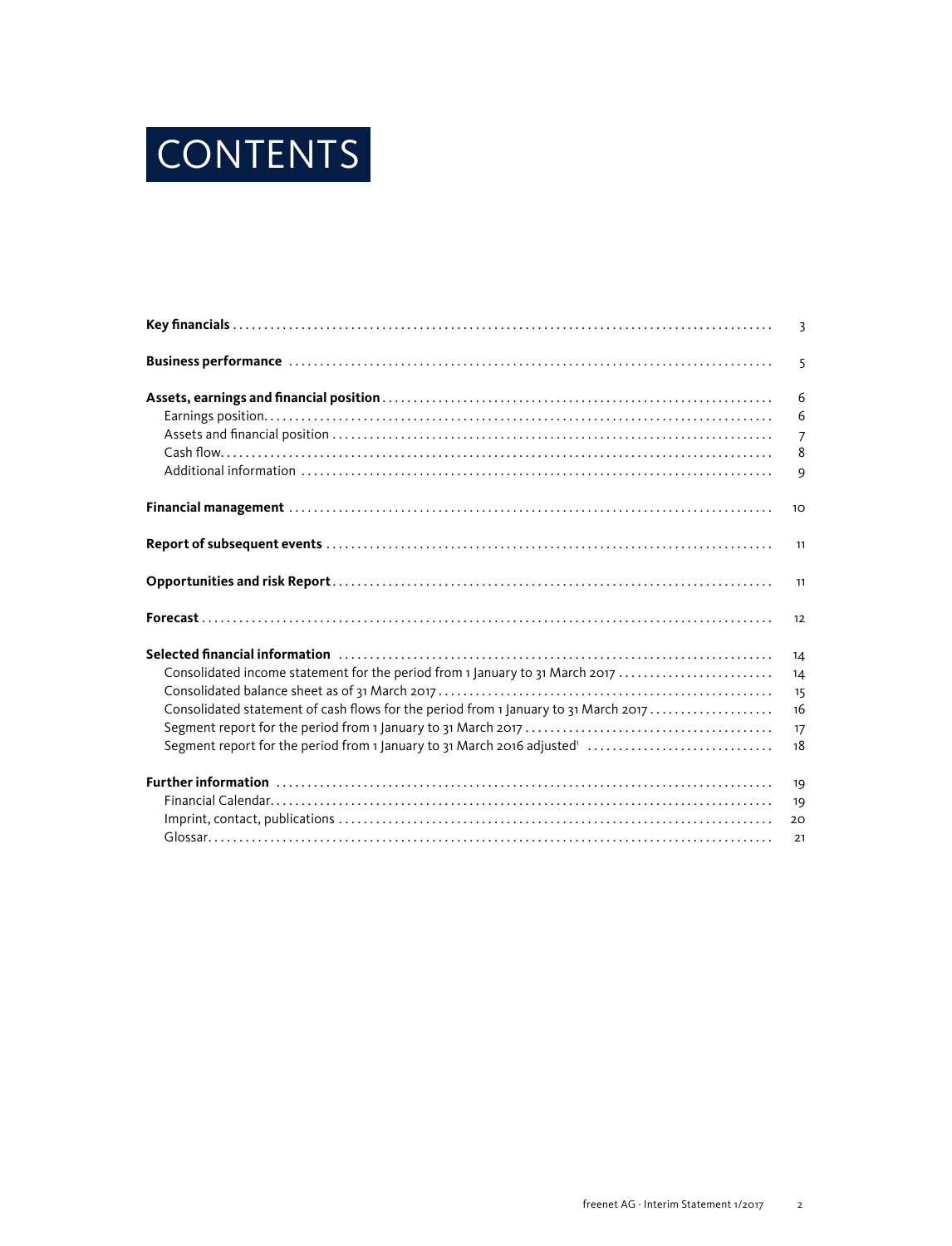# GROUP OVERVIEW KEY FINANCIALS1

## Key financials

| In EUR million / as indicated                     | Q1/2017 | Q1/2016<br>adjusted <sup>2</sup> | Q4/2016 |
|---------------------------------------------------|---------|----------------------------------|---------|
| Revenue                                           | 838.0   | 749.2                            | 938.3   |
| Gross profit                                      | 227.0   | 192.3                            | 253.0   |
| EBITDA                                            | 100.9   | 89.2                             | 127.1   |
| EBIT                                              | 60.7    | 67.2                             | 87.1    |
| EBT                                               | 48.4    | 55.2                             | 73.7    |
| Group result                                      | 41.7    | 51.1                             | 54.4    |
| Earnings per share in EUR (diluted and undiluted) | 0.35    | 0.40                             | 0.48    |

## Balance Sheet

| In EUR million / as indicated | 31.3.2017 | 31.3.2016<br>adiusted <sup>2</sup> | 31.12.2016 |
|-------------------------------|-----------|------------------------------------|------------|
| Balance sheet total           | 4.262.0   | 4.473.3                            | 4,284.8    |
| Shareholders' equity          | 1.445.6   | 1.426.7                            | 1.402.3    |
| Equity ratio in %             | 33.9      | 31.9                               | 32.7       |

## Finances and investments

| In EUR million                | Q1/2017 | Q1/2016<br>adjusted <sup>2</sup> | Q4/2016 |
|-------------------------------|---------|----------------------------------|---------|
| Free cash flow                | 56.4    | 66.4                             | 78.8    |
| Depreciation and amortisation | 35.0    | 21.8                             | 35.0    |
| Net investments (CAPEX)       | 21.9    | 7.0                              | 13.9    |
| Net debt                      | 596.9   | 805.0                            | 725.8   |
| Pro forma net debt            | 1.377.0 | 1.411.3                          | 1,416.0 |

### Share

|                                      | 31.3.2017 | 31.3.2016 | 31.12.2016 |
|--------------------------------------|-----------|-----------|------------|
| Closing price Xetra in EUR           | 30.49     | 26.29     | 26.76      |
| Number of issued shares in '000s     | 128,061   | 128.061   | 128.061    |
| Market capitalisation in EUR million | 3.904.6   | 3.366.7   | 3.426.9    |

## Employees

|           | 31.3.2017 | .2016<br>21 | 2016<br>21 |
|-----------|-----------|-------------|------------|
| Employees | 4,249     | 990         | 886        |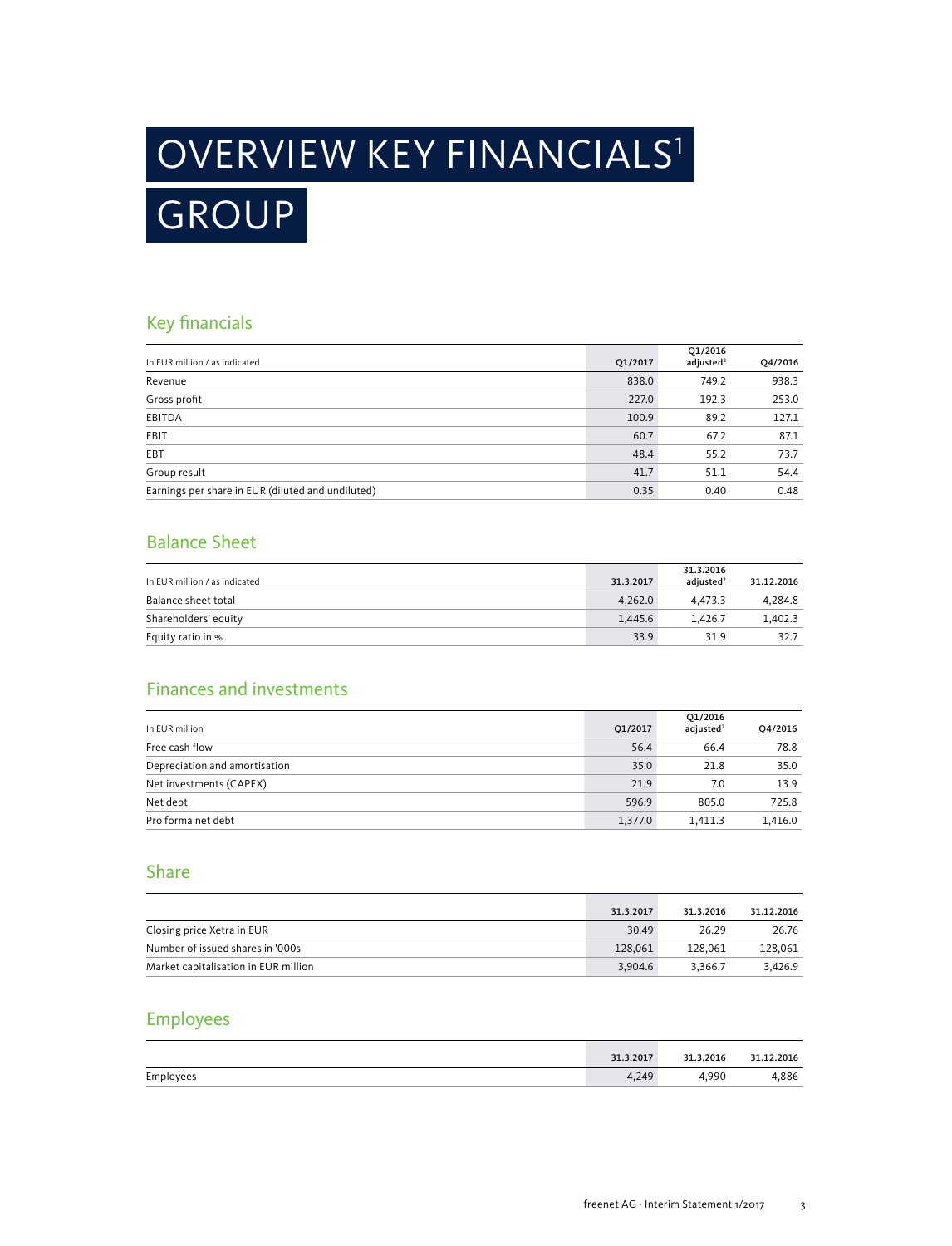# OVERVIEW KEY FINANCIALS<sup>1</sup>

# MOBILE COMMUNICATIONS SEGMENT

### Customer development

| In million                                         | Q1/2017 | Q1/2016 | Q4/2016 |
|----------------------------------------------------|---------|---------|---------|
| Mobile Communications customers/cards <sup>3</sup> | 12.00   | 12.15   | 12.06   |
| Thereof Customer Ownership                         | 9.56    | 9.37    | 9.53    |
| Thereof Postpaid                                   | 6.54    | 6.36    | 6.51    |
| Thereof No-frills                                  | 3.02    | 3.01    | 3.02    |
| Thereof Prepaid                                    | 2.44    | 2.79    | 2.53    |
| Gross new customers/cards                          | 0.66    | 0.64    | 0.78    |
| Net change                                         | $-0.06$ | $-0.08$ | 0.00    |

### Result

| In EUR million | Q1/2017 | Q1/2016 | Q4/2016 |
|----------------|---------|---------|---------|
| Revenue        | 762.8   | 727.4   | 867.4   |
| Gross profit   | 178.1   | 176.7   | 203.2   |
| EBITDA         | 100.1   | 90.7    | 118.8   |

### Monthly average revenue per user (ARPU)

| In EUR    | Q1/2017 | Q1/2016 | Q4/2016 |
|-----------|---------|---------|---------|
| Postpaid  | 21.1    | 21.5    | 21.2    |
| No-frills | 2.5     | 2.4     | 2.5     |
| Prepaid   | 3.0     | 2.9     | 3.1     |

# TV AND MEDIA SEGMENT

### Result

| In EUR million | Q1/2017 | Q1/2016 | Q4/2016 |
|----------------|---------|---------|---------|
| Revenue        | 74.7    | 10.4    | 70.8    |
| Gross profit   | 38.4    | 4.9     | 38.3    |
| EBITDA         | 3.3     | ᆂᆠ      | 9.6     |

1 Unless otherwise identified, definitions of these terms are included in the glossary.

2 Retrospective adjustment due to finalised purchase price allocation of Media Broadcast Group.

3 At the end of the period.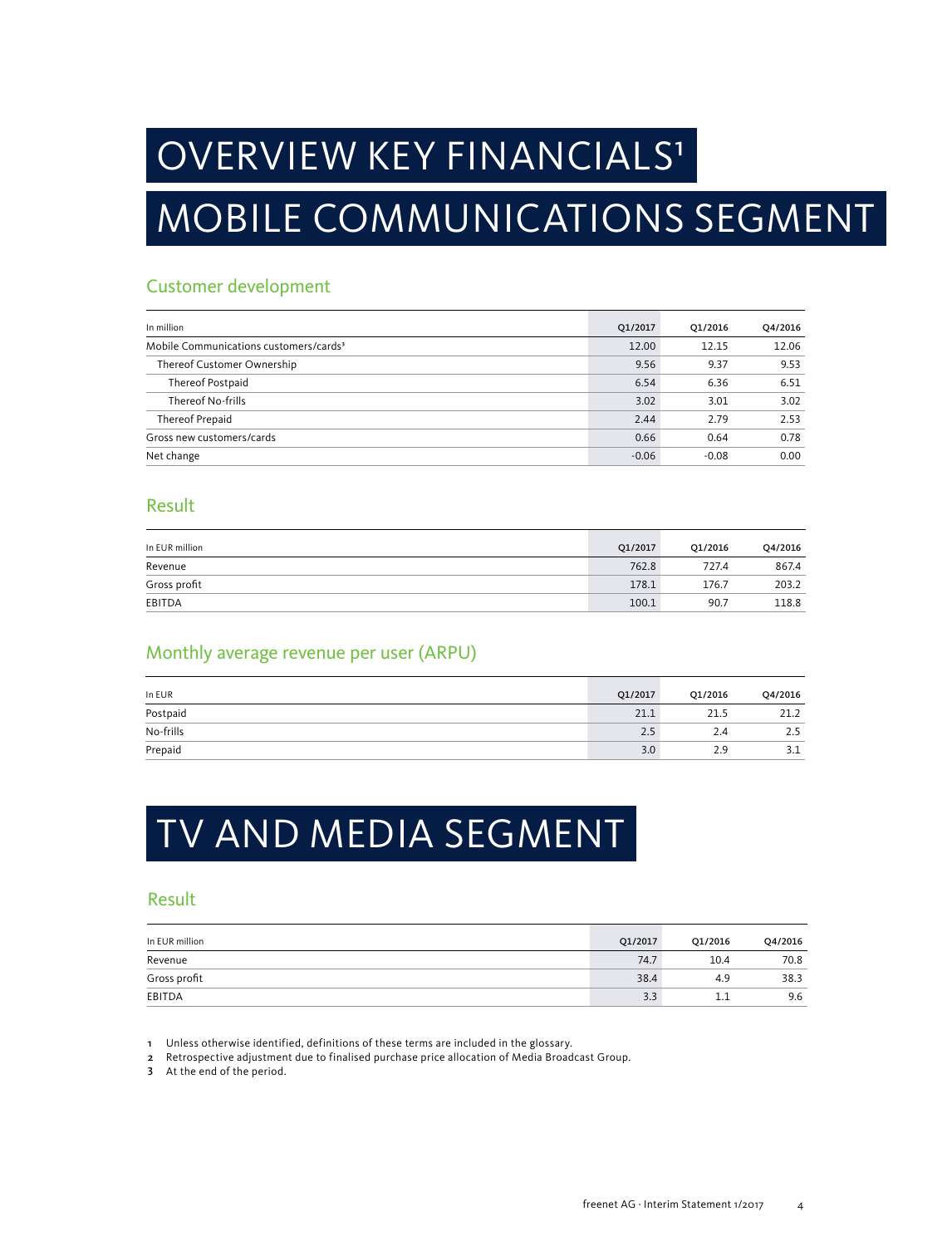# BUSINESS PERFORMANCE

A glance at the first quarter of 2017 shows that freenet AG has made an excellent start to the current year. The growth in customer ownership has continued in each individual quarter – as has been the case in the previous five years. The number of postpaid and no-frills customers has increased by approximately 30,000 to the current figure of 9.56 million, and the number of particularly valuable customers included in this figure (who have signed up for fixed two-year contracts) has increased by approximately 25,000 to 6.54 million. Postpaid-ARPU continues to be approximately stable at the current figure of 21.1 euros – compared with 21.5 euros in the equivalent quarter in 2016 and 21.2 euros in the previous quarter.

Compared with the previous quarter in 2016, revenue has increased by 11.9 per cent to 838.0 million euros; in addition to Mobile Communications business which continues to be sound, this demonstrates the increasing valuable revenue in digital lifestyle and also the acquisitions which were completed before the end of the year. Gross profit of 227.0 million euros is also higher than the figure for the corresponding previous-year quarter, with a gross profit margin of 27.1 per cent.

EBITDA has increased by 11.7 million euros compared with the corresponding quarter in 2016, to 100.9 million euros. Free cash flow is now stated as 56.4 million euros, and is lower than the figure for the corresponding previous-year quarter, mainly as a result of temporarily increased net investments in the TV and Media segment during the process of changing over to DVB-T2.

In addition to our core business of Mobile Communications and digital lifestyle, freenet AG succeeded in breaking into the Digital TV business with two fundamental acquisitions respectively investments at the end of 2015 or in the first quarter of 2016.

In the Media Broadcast Group, pilot operation of the new TV standard DVB-T2 HD started in several major urban areas in Germany at the end of May 2016: During this soft launch, it was possible for highdefinition TV images of ARD and ZDF as well as the private stations RTL, Sati, Pro Sieben and Vox to be received via antenna in the respective core regions. At the end of the soft launch on 29 March 2017, freenet TV started as a new brand and commercial provider: Apart from the 20 public sector stations, it has been possible for 20 private stations to be received in full-HD quality – albeit still only in encrypted form. The Group already recorded approximately 160,000 paying freenet TV users as of 31 March 2017 but payment will only be effective and necessary after the 1 July 2017.

The fourth quarter of 2016 saw the Pre-launchdistribution stage of digital moving image entertainment of EXARING as a product. Since that time, waipu.tv has been available in two options: As a comfort version with 10 hours of storage for 4.99 euros per month and as a perfect version with 50 hours of storage for 14.99 euros per month – both options can be terminated monthly and come with a free test month. Towards the end of the first quarter of 2017, EXARING further extended the use and contents of waipu.tv: Whereas previously it was able to be used via Google Chromecast on home TVs, further options arrived in mid-March in the form of the Amazon Fire TV dongle or the Fire TV box. The Group reported approximately 150,000 registered waipu.tv users at the end of the first quarter, including approximately 25,000 paying customers.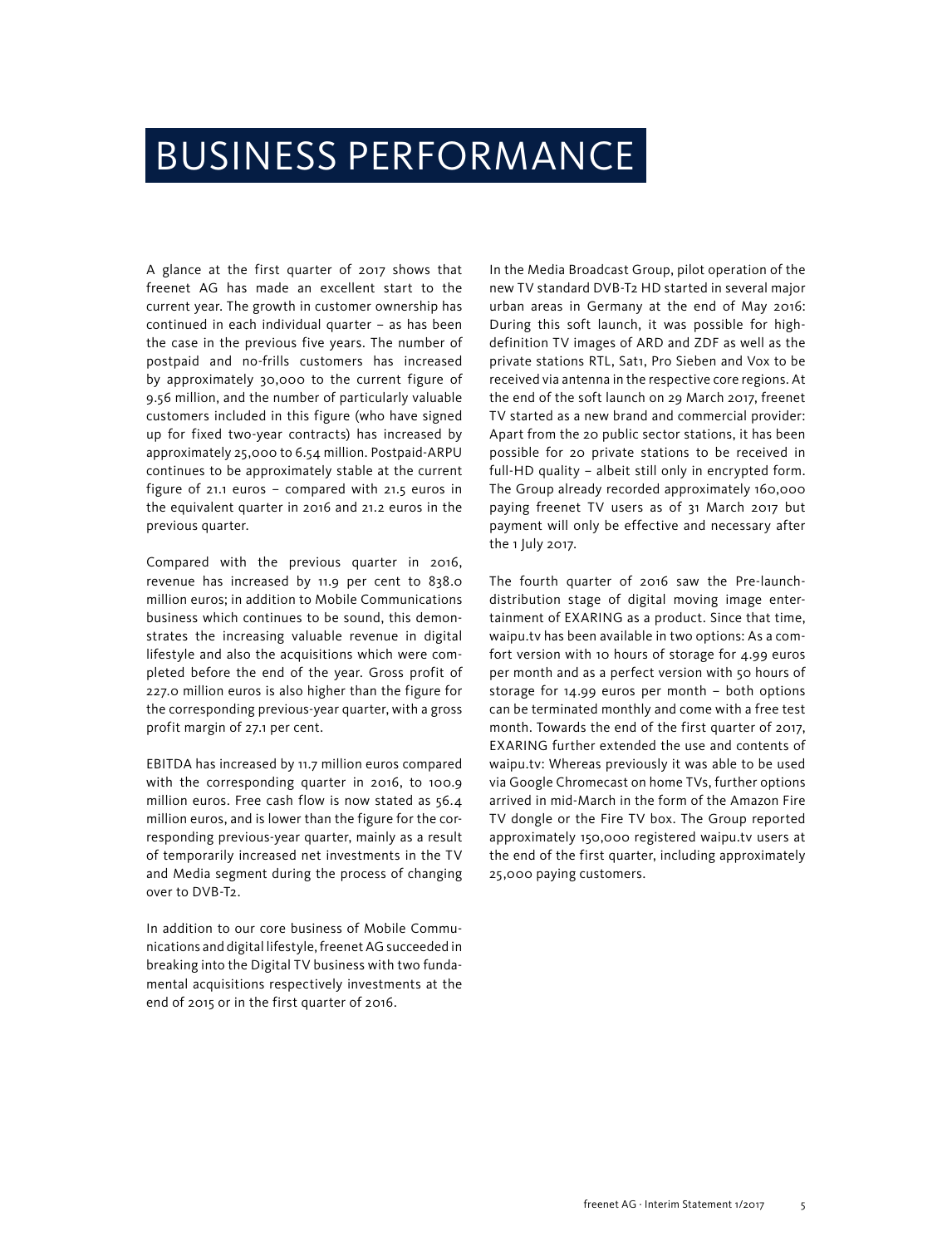# ASSETS, EARNINGS AND FINANCIAL POSITION

### Earnings position

#### The Group's key performance indicators

| In EUR '000s                    | Q1/2017    | Q1/2016<br>adjusted | Q1/2016<br>as reported | Change    |
|---------------------------------|------------|---------------------|------------------------|-----------|
| Revenue                         | 837,987    | 749,183             | 749,183                | 88,804    |
| Gross profit                    | 226,979    | 192,293             | 192,227                | 34,686    |
| Overhead expenses               | $-126,097$ | $-103,100$          | $-103,100$             | $-22,997$ |
| EBITDA                          | 100,882    | 89,193              | 89,127                 | 11,689    |
| <b>EBITDA</b> exclusive Sunrise | 91,140     | 88,972              | 88,906                 | 2,168     |
| EBIT                            | 60,724     | 67,246              | 67,273                 | $-6,522$  |
| <b>EBT</b>                      | 48,361     | 55,215              | 55,532                 | $-6,854$  |
| Group result                    | 41,653     | 51,099              | 51,320                 | $-9,446$  |

In the first quarter of 2017, there was only one change in the consolidation group compared with the annual report 2016: Since March 2017, the Group has held a 50.01 per cent stake in the capital of EXARING AG (31 December 2016: 24.99 per cent).

In the financial year 2016, the figures for the first quarter of 2016 were retrospectively adjusted as a result of the final purchase price allocation of the Media Broadcast Group. In connection with the final purchase price allocation, one framework rental agreement was classified as a finance lease. Overall, the effect of the retrospective adjustment on the assets, earnings and financial position is of minor significance.

In the first quarter of 2017, CONSOLIDATED REVENUE increased by 11.9 per cent compared with the corresponding previous-year quarter, from 749.2 million euros to 838.0 million euros. This was achieved primarily by the revenue of the TV and Media segment of 74.7 million euros which was included. In addition, this development was also attributable to the increase in customer ownership in the Mobile Communications segment (9.56 million customers at the end of March 2017 compared with 9.37 million customers at the end of March 2016) in conjunction with approximately stable postpaid-ARPU (21.1 euros in Q1/2017 compared with 21.5 euros in Q1/2016) as well as higher digital lifestyle revenue.

The GROSS PROFIT MARGIN improved by 1.4 percentage points to 27.1 per cent. At 227.0 million euros, the gross profit has increased by 34.7 million euros compared with the figure reported for the previous year comparison quarter. Both developments are primarily due to the TV and Media segment, which contributed segment gross profit of 38.4 million euros to the gross profit of the Group.

Overhead expenses, which form the difference between gross profit and EBITDA, and which include the items other operating income, other own work capitalised, personnel expenses, other operating expenses, and the share of results of associates accounted for using the equity method (only elements of results) increased by 23.0 million euros compared with the first quarter 2016. Personnel expenses have increased as a result of the higher number of employees in connection with the complete integration of the Media Broadcast Group in the consolidation group (in Q1/2016: only 14 days included); in addition, the increase in the other operating expenses, mainly due to the initial integration of the Media Broadcast Group and in this respect primarily as a result of higher marketing costs incurred in connection with the process of changing over to the new antenna standard DVB-T2, has resulted in higher overheads. The recognition of the earnings elements of the Sunrise investment (9.7 million euros) had a positive impact on overheads.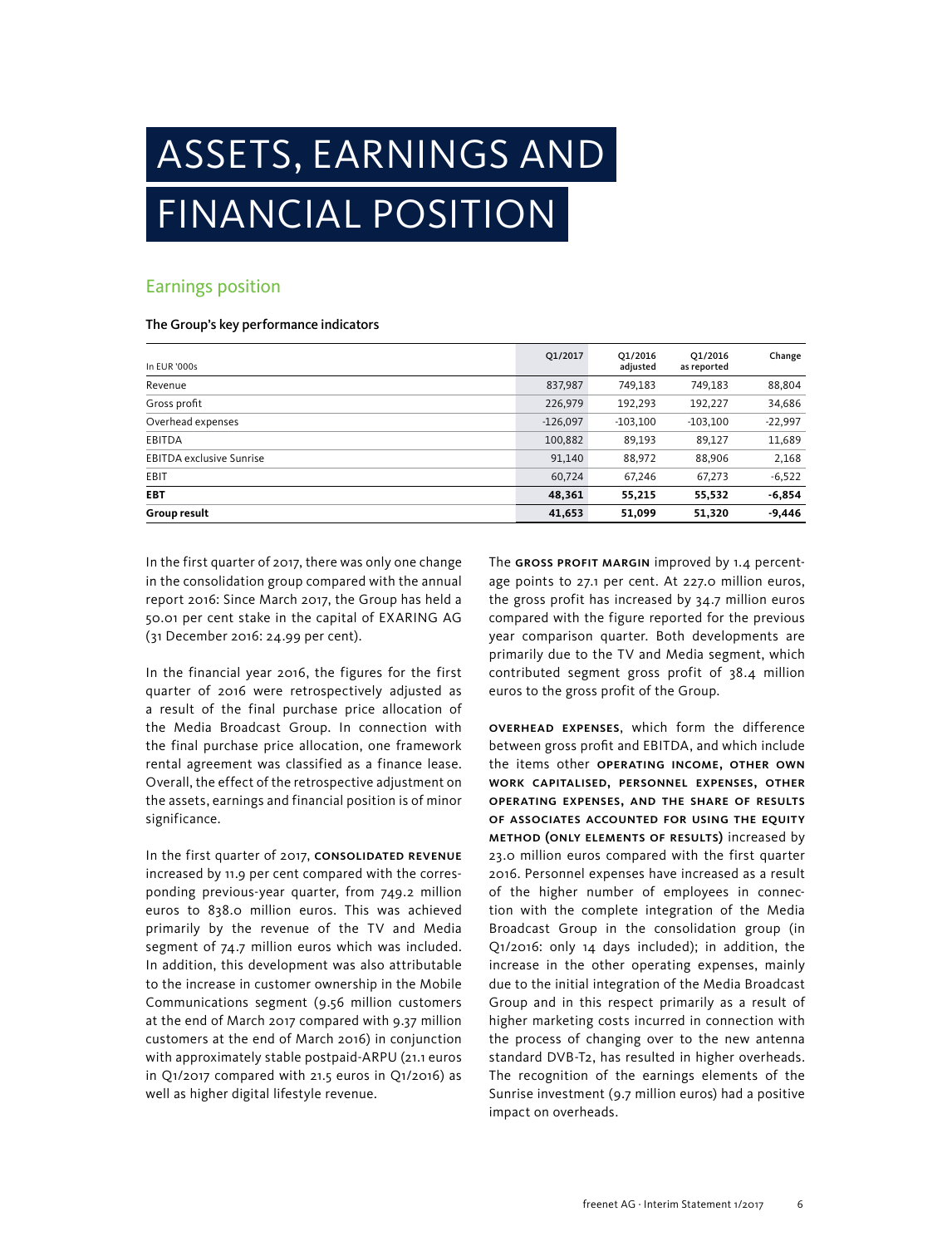In the reporting quarter 2017, EBITDA is stated as 100.9 million euros, representing an increase of 11.7 million euros compared with the figure reported for the previous year quarter. Disregarding the earnings elements of the investment in Sunrise (9.7 million euros), EBITDA amounted to 91.1 million euros (Q1/2016: 89.0 million euros). In the first quarter of 2017, the Mobile Communications segment contributed 100.1 million euros to consolidated EBITDA (of this figure, 9.7 million euros is attributable to the holding in Sunrise; Q1/2016: 90.7 million, including 0.2 million euros relating to the holding in Sunrise); the TV and Media segment contributed 3.3 million euros (Q1/2016: 1.1 million euros), and the Other/Holding segment contributed -2.5 million euros (Q1/2016: -2.6 million euros). With regard to the EBITDA of the TV and Media segment in the first quarter of 2017, it has to be borne in mind that this was affected by higher marketing costs incurred in connection with the process of changing over to DVB-T2 and also that the new B2C business of the Media Broadcast Group will not generate revenue (and thus contributions to earnings) with end customers before the third quarter of 2017.

Compared with the previous year, DEPRECIATION, amortisation and impairments have increased by 13.2 million euros to 35.0 million euros, mainly as a result of the higher holdings of property, plant and equipment and intangible assets in connection with the purchase price allocation of the Media Broadcast Group carried out in the previous year.

The NET INTEREST INCOME, defined as the balance of interest income and interest expenses, was stated as -12.4 million euros in the reporting quarter (Q1/2016: -12.0 million euros). The development in net interest income essentially reflects two factors. The refinancing carried out in the first quarter 2016 with much more favourable conditions has had a positive impact on interest expenses. On the other hand, the compounding of liabilities attributable to the framework rental agreement with regard to the purchase price allocation of the Media Broadcast Group has had a correspondingly negative impact on interest expense.

As a result of the effects explained above, the consolidated result before taxes on income (EBT) amounted to 48.4 million euros, representing a decline of 6.9 million euros compared with the previous year.

Income tax expenses of 6.7 million euros were stated in the reporting quarter 2017 (Q1/2016: 4.1 million euros). Current tax expenses of 5.3 million euros (Q1/2016: 5.8 million euros) and deferred tax expenses of 1.4 million euros (Q1/2016 deferred tax income: 1.7 million euros) were recognised. The increase in the deferred tax expenses is mainly due to deferred tax expenses in connection with tax goodwill which is recognised in the Media Broadcast Group.

As was the case in the corresponding period of the previous year, the GROUP RESULT reported in the first quarter of 2017 was exclusively attributable to continued operations, and amounted to a total of 41.7 million euros; compared with the figure of 51.1 million euros reported for the previous-year quarter, this represents a decline of 9.4 million euros.

### Assets and financial position

#### Selected Group balance sheet figures

Assets

| ีครระเร             |            |
|---------------------|------------|
| In EUR million      | 31.3.2017  |
| Non-current assets  | 3,430.4    |
| Current assets      | 831.6      |
| <b>Total assets</b> | 4,262.0    |
|                     |            |
| In EUR million      | 31.12.2016 |
| Non-current assets  | 3,421.0    |
| Current assets      | 863.8      |
| <b>Total assets</b> | 4,284.8    |
|                     |            |

#### Shareholders' equity and liabilities

| In FUR million                      | 31.3.2017  |
|-------------------------------------|------------|
| Shareholders' equity                | 1.445.6    |
| Non-current and current liabilities | 2,816.4    |
| <b>Total equity and liabilities</b> | 4,262.0    |
|                                     |            |
| In EUR million                      | 31.12.2016 |
| Shareholders' equity                | 1,402.3    |
| Non-current and current liabilities | 2.882.5    |
| <b>Total equity and liabilities</b> | 4.284.8    |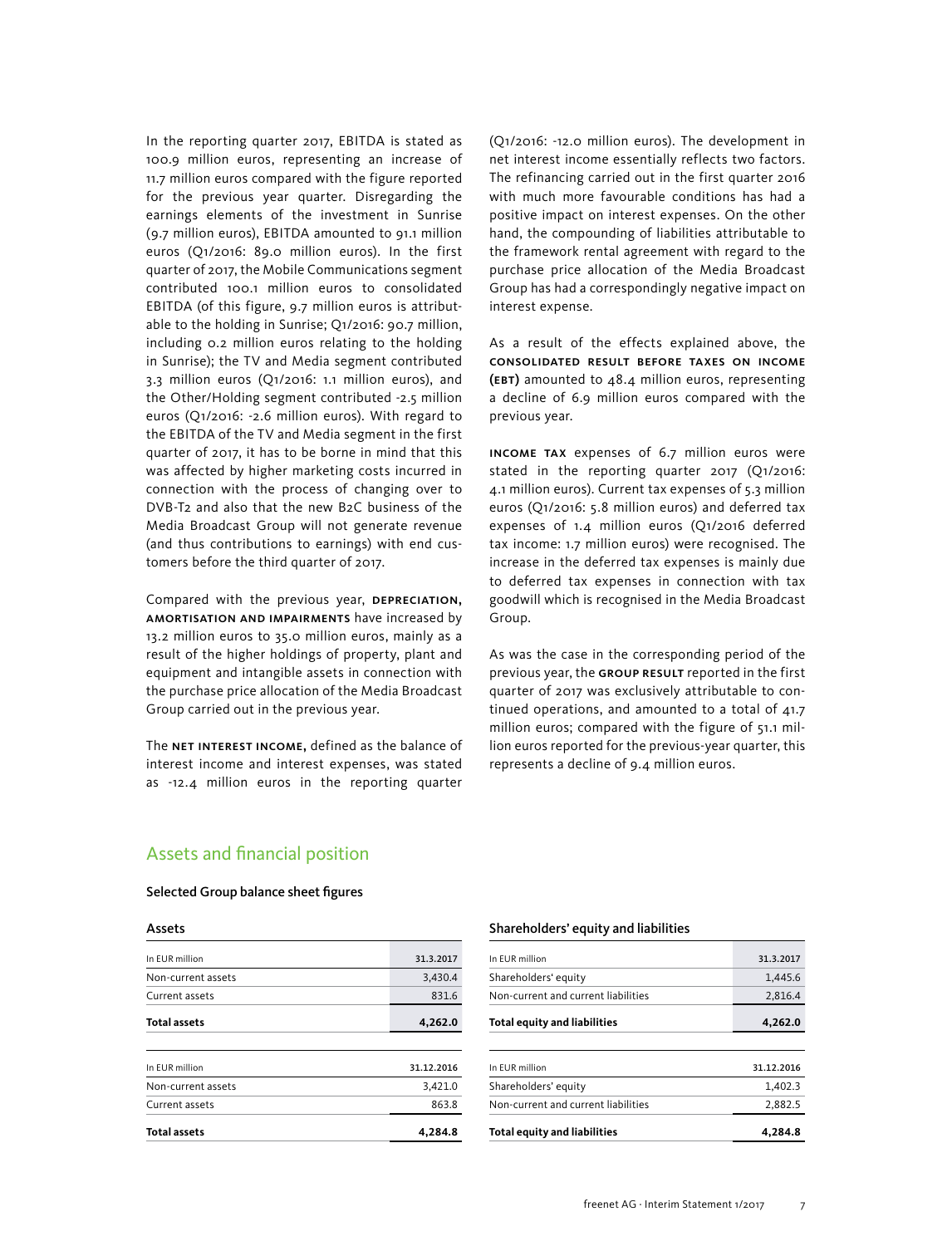The **BALANCE SHEET TOTAL** as of 31 March 2017 amounted to 4,262.0 million euros, and has thus declined by 22.7 million euros (0.5 per cent) compared with 31 December 2016 (4,284.8 million euros).

On the **ASSETS SIDE** of the balance sheet, noncurrent assets increased by 9.4 million euros. This is mainly due to an increase of 14.2 million euros in intangible assets, to 540.4 million euros, mainly due to the prolongation by one year of the exclusive distribution right with Media-Saturn Deutschland GmbH, for a nominal amount of 25.0 million euros.

With regard to current assets, particular mention has to be made of the decline of 82.6 million euros in trade accounts receivable, to 356.2 million euros, mainly as a result of lower receivables due from network operators in relation to annual bonuses, as the actual payments were received in the first quarter of 2017.

The increase of 38.2 million euros in liquid assets is mainly attributable to the free cash flow of 56.4 million euros less the outflows of cash from financing activities of 18.7 million euros.

The LIABILITIES SIDE of the balance sheet is dominated by the equity of 1,445.6 million euros (31 December 2016: 1,402.3 million euros) as well as the financial debt of 1,733.4 million euros (31 December 2016: 1,734.2 million euros).

The **EQUITY RATIO** has increased slightly from 32.7 per cent at the end of December 2016 to 33.9 per cent at the end of March 2017. The NET DEBT declined to 596.9 million euros as of 31 March 2017 (31 December 2016: 725.8 million euros). In the case of this parameter, the debt is reduced by the cash and cash equivalents and the interest in the market value of Sunrise as of 31 March 2017 (11,051,578 shares multiplied by the closing price of 70.59 euros – source: Bloomberg). The decline in net financial debt is mainly attributable to the increase in the share price of Sunrise as well as the free cash flow generated in the course of last quarter. Accordingly, the debt factor (net debt in relation to EBITDA) declined from 1.7 at the end of December 2016 to 1.3 at the end of March 2017. In this connection, please refer to our comments in the chapter "Financial management".

The trade accounts payable have declined by 79.8 million euros to 435.9 million euros – this was due mainly to reference date factors relating to the liabilities to network operators and hardware manufacturers. The increase of 18.2 million euros in the other liabilities and accruals/deferrals, to 423.2 million euros, is mainly attributable to the corresponding liability in connection with the prolongation of the exclusive distribution right with Media-Saturn Deutschland GmbH. Please refer to our comments regarding the increase in intangible assets.

### Cash flow

#### The Group's key cash flow indicators

| In EUR million                      | Q1/2017 | Q1/2016<br>adjusted | Q1/2016<br>as reported | Change   |
|-------------------------------------|---------|---------------------|------------------------|----------|
| Cash flow from operating activities | 78.3    | 73.4                | 71.9                   | 5.0      |
| Cash flow from investing activities | $-21.5$ | $-799.3$            | $-799.3$               | 777.9    |
| Cash flow from financing activities | $-18.7$ | 959.6               | 961.1                  | $-978.3$ |
| Change in cash and cash equivalents | 38.2    | 233.7               | 233.7                  | $-195.5$ |
| Free cash flow                      | 56.4    | 66.4                | 64.9                   | $-10.0$  |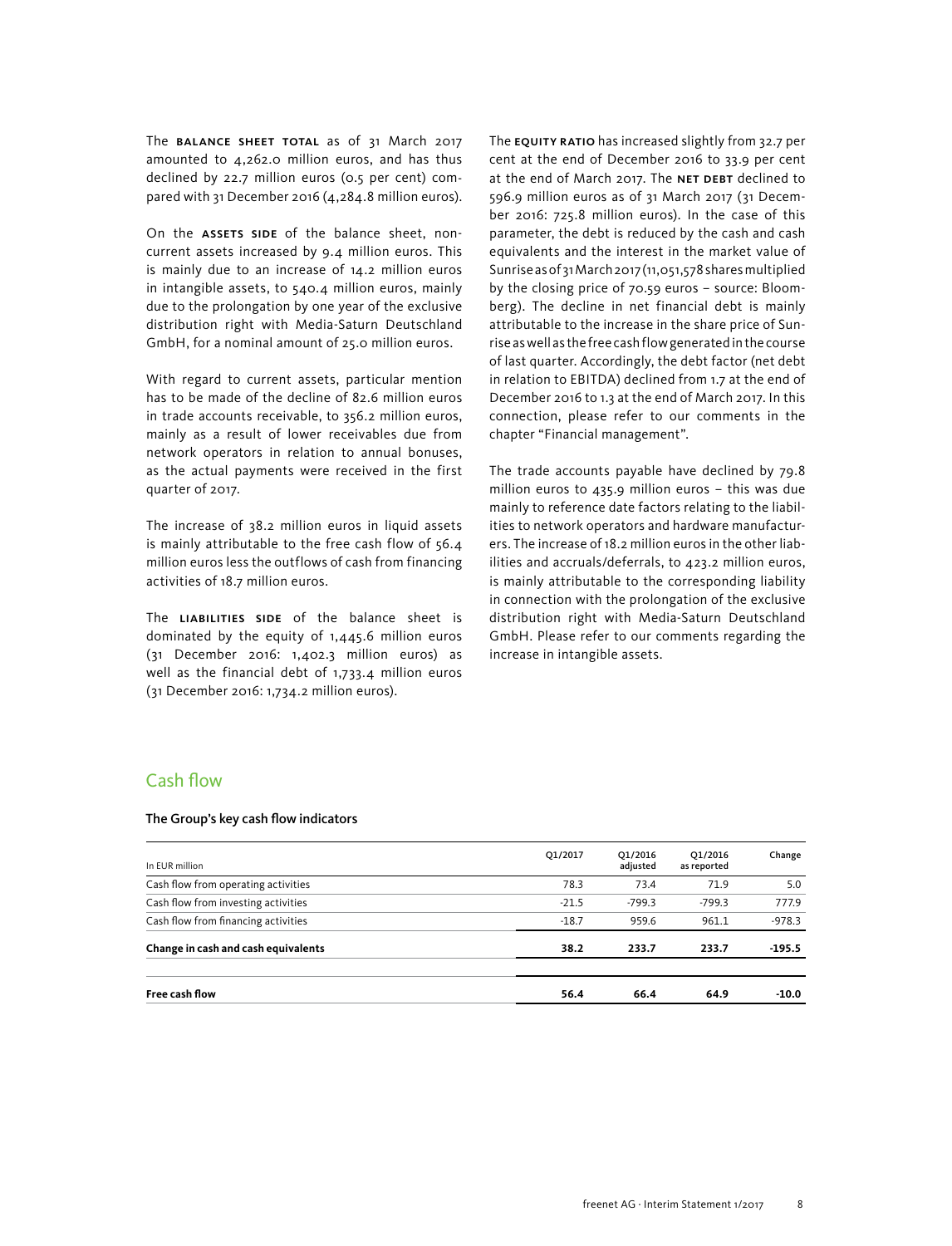The cash flow from operating activities is stated as 78.3 million euros in the first quarter of 2017, equivalent to an increase of 5.0 million euros compared with the previous-year quarter. An increase of 2.2 million euros in EBITDA (not including the non-casheffective earnings elements of the associated company Sunrise in the amount of 9.7 million euros) as well as the decline of 10.7 million euros in tax payments (Q1/2017: -0.6 million euros, Q1/2016: -11.3 million euros) compared with the first quarter of 2016 have had a positive impact on the cash flow from operating activities. An opposite effect was attributable to the increase of 8.2 million euros in net working capital compared with the first quarter of 2016.

The cash flow from investing activities amounted to -21.5 million euros in the first quarter of 2017, compared with -799.3 million euros in the corresponding previous-year quarter. The change is primarily attributable to the outflows in the previous year for the acquisition of the shares in Sunrise as well as the Media Broadcast Group.

The outflows for investments in property, plant and equipment and intangible assets have increased by 14.6 million euros to 21.9 million euros. This mainly relates to the outflows of cash for the investments in connection with the nation-wide process of changing over to the new antenna standard DVB-T2, which was introduced on 29 March 2017.

The cash-effective investments have been financed entirely out of internal resources.

In the reporting quarter, CASH FLOW FROM FINANcing activities improved to -18.7 million euros compared with 959.6 million euros in the comparison period 2016. The change is mainly attributable to the inflows recorded in the previous-year quarter for the refinancing and repayment of shareholder and bank loans of the Media Broadcast Group. The increase in shares in EXARING AG has not resulted in any outflow of cash from financing activities, as the purchase price for the acquisition of the additional shares has been paid into EXARING AG which is already fully consolidated.

In the first quarter of 2017, interest payments of 12.5 million euros are stated, mainly as a result of the refinancing carried out in the previous year. There were also repayments of 6.1 million euros relating to the framework rental agreement of the Media Broadcast Group classified as a finance lease.

In the first quarter of 2017, the effects detailed above resulted in a FREE CASH FLOW of 56.4 million euros, representing a decline of 10.0 million euros compared with the corresponding previous-year quarter (66.4 million euros).

### Additional information

On 21 November 2016, the freenet Group and Capita Customer Services (Germany) GmbH, Berlin ("Capita") signed an agreement regarding the acquisition of the business processes of mobilcom-debitel GmbH in customer service.

On 1 March 2017, Capita acquired the entire customer service activities of mobilcom-debitel GmbH, incl. the associated IT infrastructure and approximately 650 in-house employees in customer support as well as the location in Erfurt. This is the main reason why the number of employees in the Group has declined by 637 compared with 31 December 2016.

In the freenet Group, the outsourcing of business processes to Capita has resulted in a decline in personnel expenses combined with a simultaneous increase in the other operating expenses.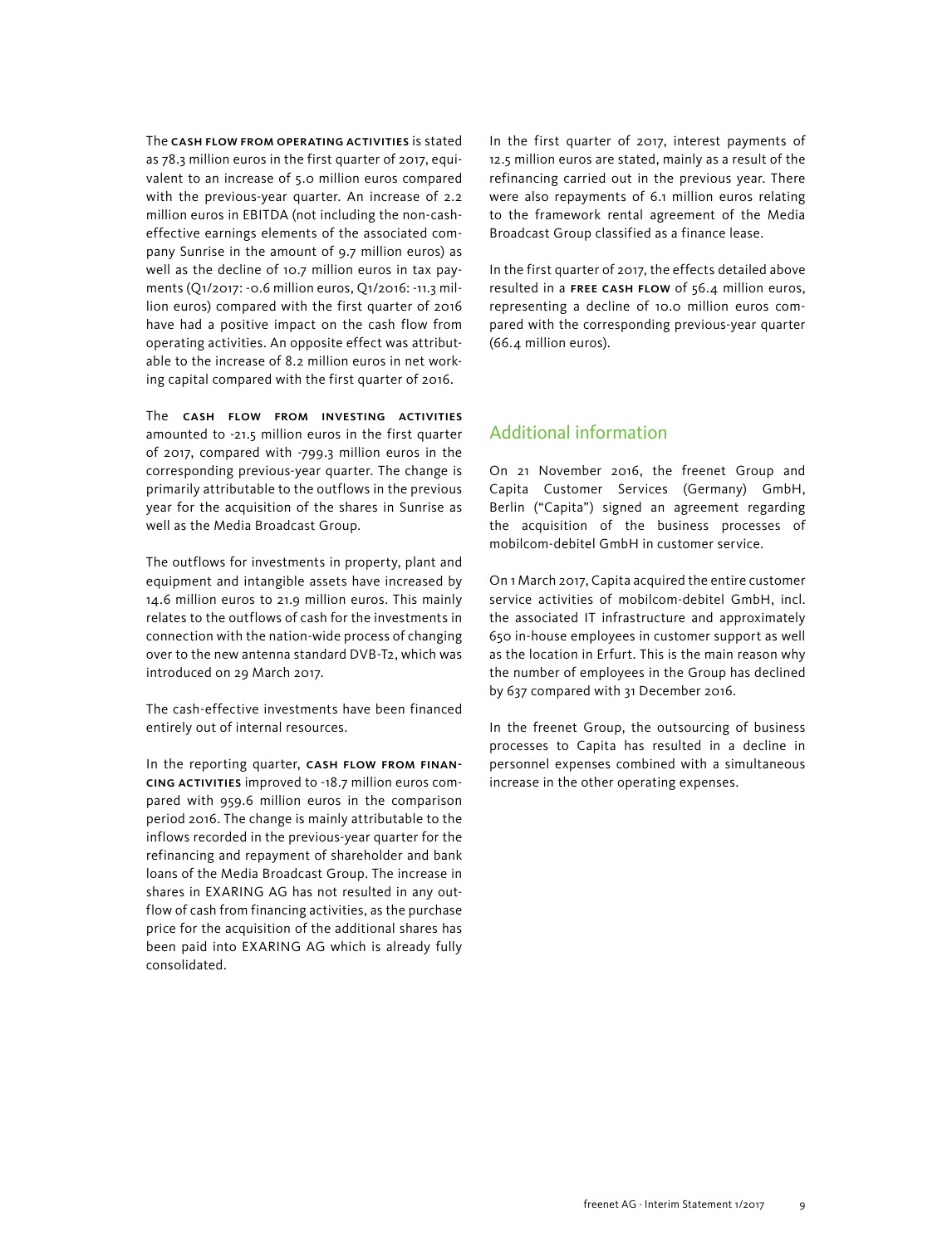# FINANCIAL MANAGEMENT

Strategic corporate management is underpinned by focused financial management, with the capital structure and liquidity development as performance indicators. The strategy is implemented by means of a comprehensive treasury management system based on established controlling structures.

The capital structure is managed primarily through financial KPIs consisting of the debt ratio, interest cover and the equity ratio.

The following overview shows the key indicators of financial management with their current figures compared with the previous year. For all periodic figures such as EBITDA and net interest income, the relevant period is the previous 12 months (i.e. April 2016 to March 2017 and April 2015 to March 2016).

#### Key figures of financial management

|                      | Q1/2016<br>adjusted <sup>1</sup> | 2016 | Q1/2017 | Target      |
|----------------------|----------------------------------|------|---------|-------------|
| Debt ratio           | 2.2                              | 1.7  | 1.3     | $1.0 - 2.5$ |
| Pro forma debt ratio | 3.8                              | 3.2  | 3.1     | $1.0 - 2.5$ |
| Interest Cover       | 8.0                              | 8.0  | 8.2     | > 5         |
| Equity ratio in %    | 31.9                             | 32.7 | 33.9    | > 50        |

1 Retrospective adjustment due to finalised purchase price allocation of Media Broadcast Group.

The debt ratio is defined as the ratio between financial debt (1,733.4 million euros) less liquid assets (356.4 million euros), less the interest in the market value of Sunrise as of 31 March 2017 (11,051,578 shares multiplied by the closing price of 70.59 euros – source: Bloomberg) and the EBITDA generated in the course of the last twelve months. As of 31 March 2017, debt ratio was 1.3 and was within the strategic range of 1.0 to 2.5 (as was also the case as of 31 March 2016). The financial debt consists mainly of the borrower's note loans with a total nominal value of 1,129.0 million euros which are due upon final maturity between 2017 and 2026 as well as the syndicated bank loan (second tranche) with a nominal value of 610.0 million euros which was concluded in March 2016.

The proforma debt ratio (the ratio between financial debt less liquid assets and the EBITDA generated in the course of the last twelve months) is stated as 3.1, and is higher than the strategic range of 1.0 and 2.5 due to the refinancing carried out in the previous year.

The interest cover (ratio between EBITDA and net interest income) is stated as 8.2, and was in line with the previous-year quarter (8.0) and thus still higher than the defined minimum of 5.0.

The equity ratio was below the target figure of 50 per cent as of 31 March 2017, due to the refinancing in the previous year.

The Executive Board continues to adhere to its finance strategy and thus also to the targets.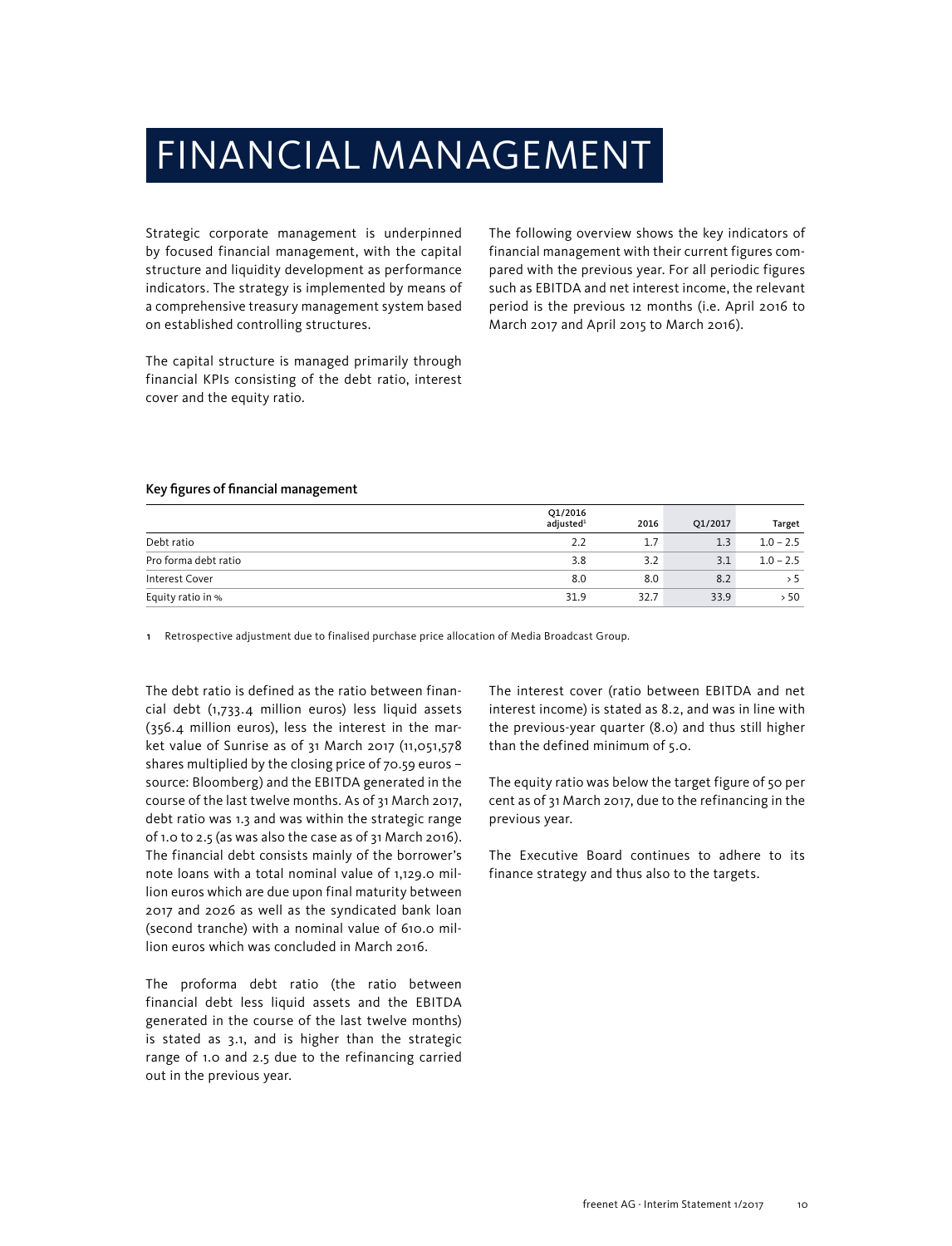# REPORT OF SUBSEQUENT EVENTS

On 19 April 2017, freenet AG received a dividend payment of 34.4 million euros (converted) as a result of the distribution of 3.33 CHF per share adopted in the annual general meeting of Sunrise Communications Group AG of 11 April 2017.

There have been no other events of major significance for the freenet Group after the reporting date.

# OPPORTUNITIES AND RISK REPORT

There have been no major changes with regard to the opportunities and risks described extensively under "Opportunities and risk report" in the annual report 2016. The annual report 2016 is available in the Internet at www.freenet-group.de/investor-relations/publikationen.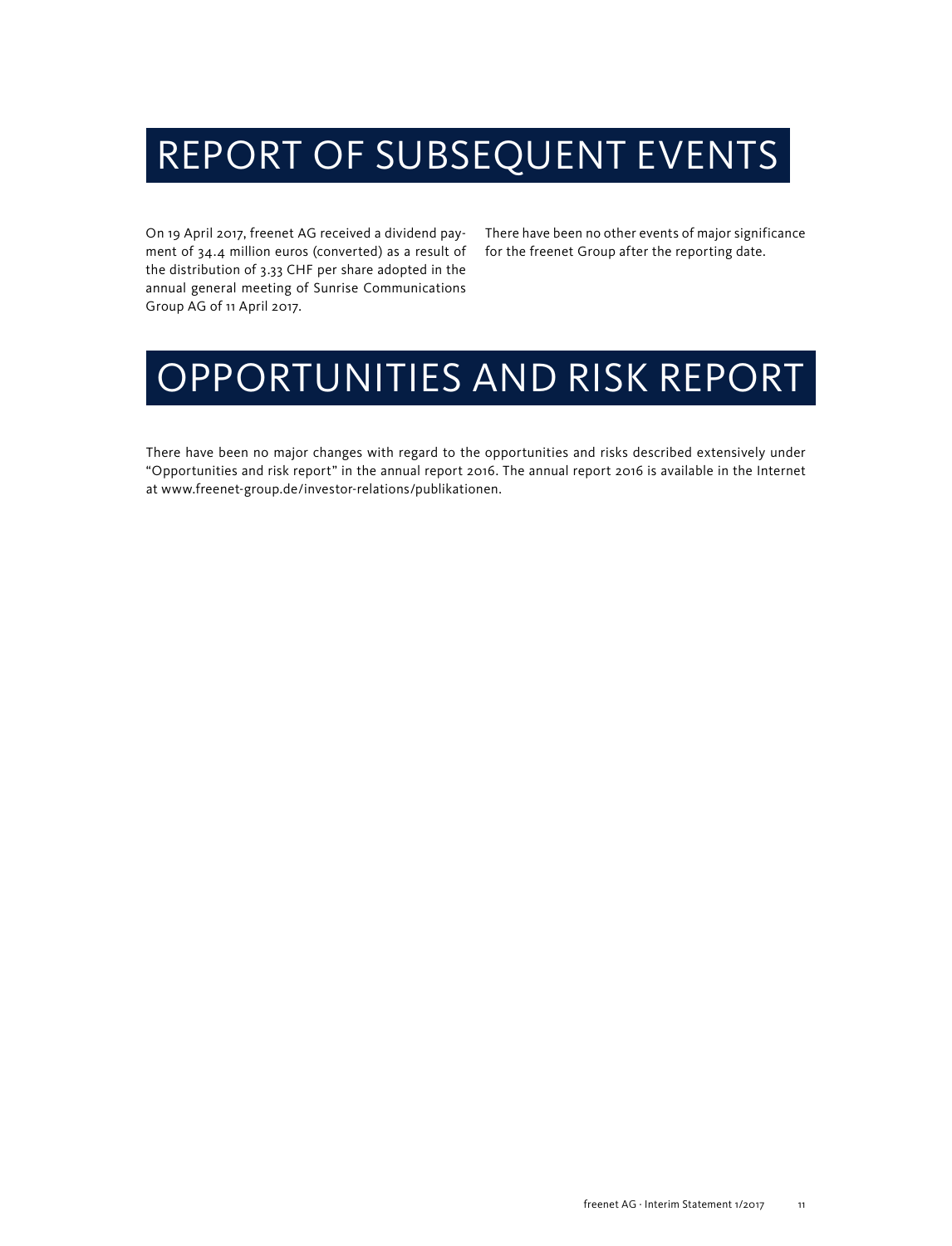# FORECAST

#### Development of the key performance indicators<sup>1</sup>

| In EUR million / as indicated           | Forecast of 2015<br>for financial year<br>2016 | 2016    | Since beginning<br>of the year<br>Q1/2017 | Forecast<br>for financial year<br>2017 <sup>3</sup> | <b>Forecast for</b><br>financial year<br>2018 |
|-----------------------------------------|------------------------------------------------|---------|-------------------------------------------|-----------------------------------------------------|-----------------------------------------------|
| <b>Financial performance indicators</b> |                                                |         |                                           |                                                     |                                               |
| Group revenue                           | moderate increase                              | 3,362.4 | 838.0                                     | slight increase                                     | slight increase                               |
| Group EBITDA <sup>2</sup>               | slightly above 400                             | 402.3   | 91.1                                      | slightly above 410                                  | slight increase                               |
| Free cash flow <sup>2</sup>             | around 300                                     | 311.4   | 56.4                                      | around 310                                          | slight increase                               |
| Postpaid ARPU (in EUR)                  | stable                                         | 21.4    | 21.1                                      | stable                                              | stable                                        |
| Non-financial performance indicators    |                                                |         |                                           |                                                     |                                               |
| Customer-Ownership (in million)         | slight increase                                | 9.53    | 9.56                                      | slight increase                                     | slight increase                               |

1 Definitions of these terms are included in the glossary.

2 The interest of freenet AG in the earnings of Sunrise Communications Group AG and the dividend payment of Sunrise

Communications Group AG are disregarded for the purpose of managing consolidated EBITDA and the free cash flow.

3 The forecast in the annual report 2016 has now become more concrete.

As part of its corporate management policy, the freenet Group uses financial and non-financial performance indicators for measuring the short-, mediumand long-term success of its strategic alignment and the related operational implementation. The financial performance indicator free cash flow is not used for management purposes at the segment level; it is used exclusively at the group level. The performance indicators postpaid-ARPU and customer ownership are used exclusively for management purposes in the Mobile Communications segment.

For the financial year 2017 and, going forward, for the financial year 2018, freenet AG is predicting slightly higher consolidated revenue, in comparison with the previous year in each case. In the opinion of the Executive Board, consolidated EBITDA in 2017 will

rise to just above 410 million euros, and will report further slight growth in 2018 compared with the previous year. In addition, the company is expecting to see group-wide free cash flow of approximately 310 million euros for the whole of 2017. In the financial year 2018, the Executive Board expects that free cash flow will again increase slightly compared with the previous year.

For the TV and Media segment, taking account of the different consolidation periods of the Media Broadcast Group (9.5 months in the financial year 2016 and 12 months in the current financial year), the company expects to see slightly higher revenue and also slightly higher EBITDA in 2017, both compared with the previous year.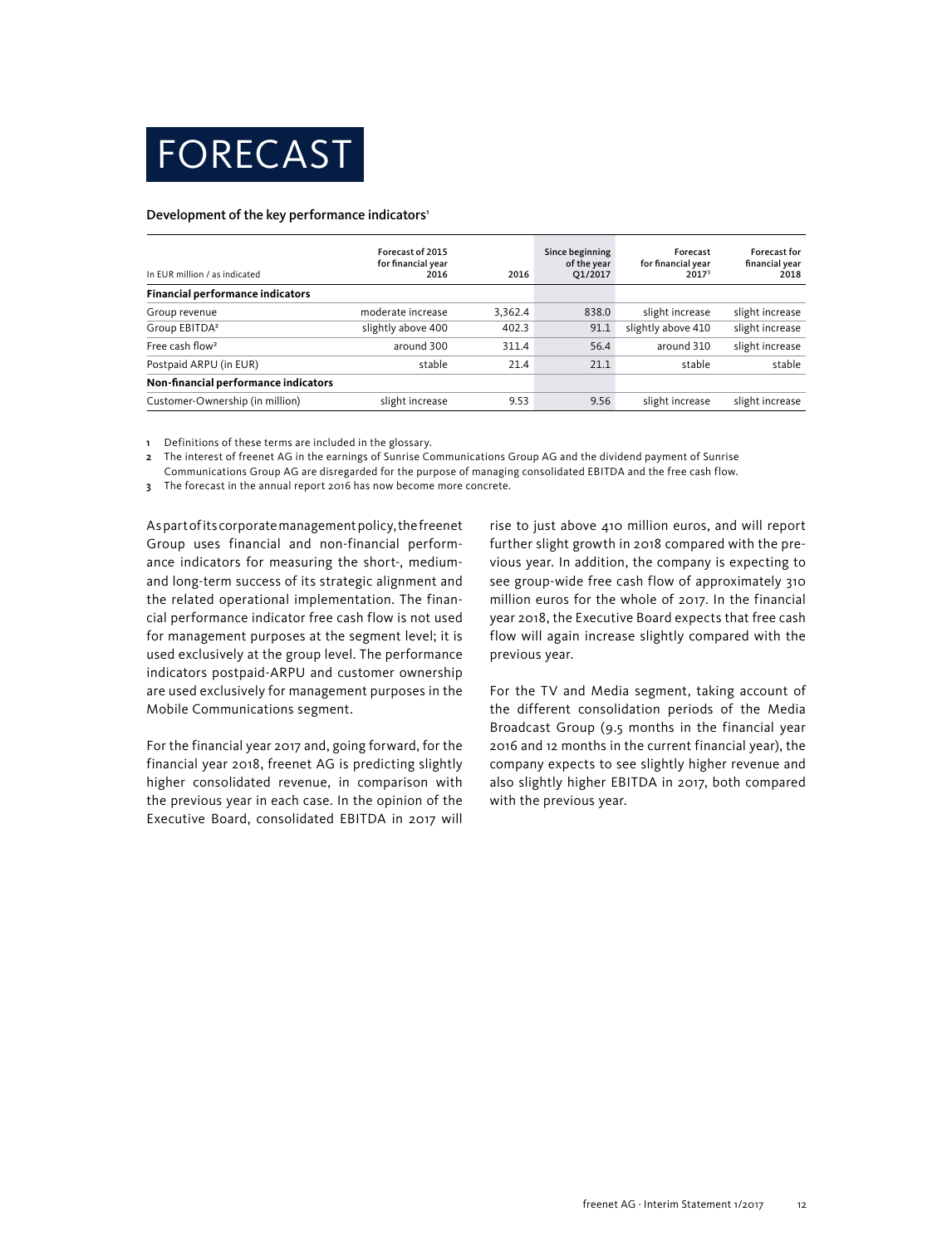In the opinion of freenet AG, the number of connected DVB-T2 reception devices will rise to more than 2.5 million by the end of 2017, and will also achieve further slight growth in 2018. By the end of 2017, freenet AG expects to see the number of freenet TV subscribers increase to more than 800,000, and also expects to see a further slight increase in 2018 compared with the previous year. The average monthly revenue per freenet TV user (freenet TV ARPU) will be approximately 4.5 euros in 2017 according to the Executive Board, and will also be roughly in line with this figure in 2018.

With regard to the new IPTV product of freenet AG, which will be marketed under the brand waipu.tv, the company is anticipating more than 500,000 registered subscribers for the whole of 2017, including more than 100,000 paying users. For the year 2018, the Executive Board expects that the number of registered and paying waipu.tv users will increase significantly compared with the previous year. The average monthly revenue per waipu.tv user (waipu.tv ARPU) will be approximately 6.0 euros in 2017 in the opinion of freenet AG, and there is expected to be a slight increase in the financial year 2018.

In the Mobile Communications segment, the Executive Board expects to see stable revenue and stable EBITDA for the financial year 2017, compared with the previous year in both cases. The targets for the development in postpaid-ARPU and customer ownership are unchanged for the financial year 2017 and also for the financial year 2018. In the Mobile Communications segment, the company still expects that postpaid-ARPU will stabilise at the level of the respective previous year, and that there will be a slight increase in customer-ownership numbers, compared with the previous year in each case.

The Group EBITDA and free cash flow are managed without taking account of the interest of freenet AG in the earnings and the dividend payment of Sunrise Communications Group AG, as these are not actively controllable elements. Accordingly, neither the anticipated EBITDA contribution from the holding of freenet AG in Sunrise Communications Group AG nor any contribution resulting from this holding to the group-wide free cash flow of freenet AG are included in guidance or rather prospects for the financial year 2017 or for 2018.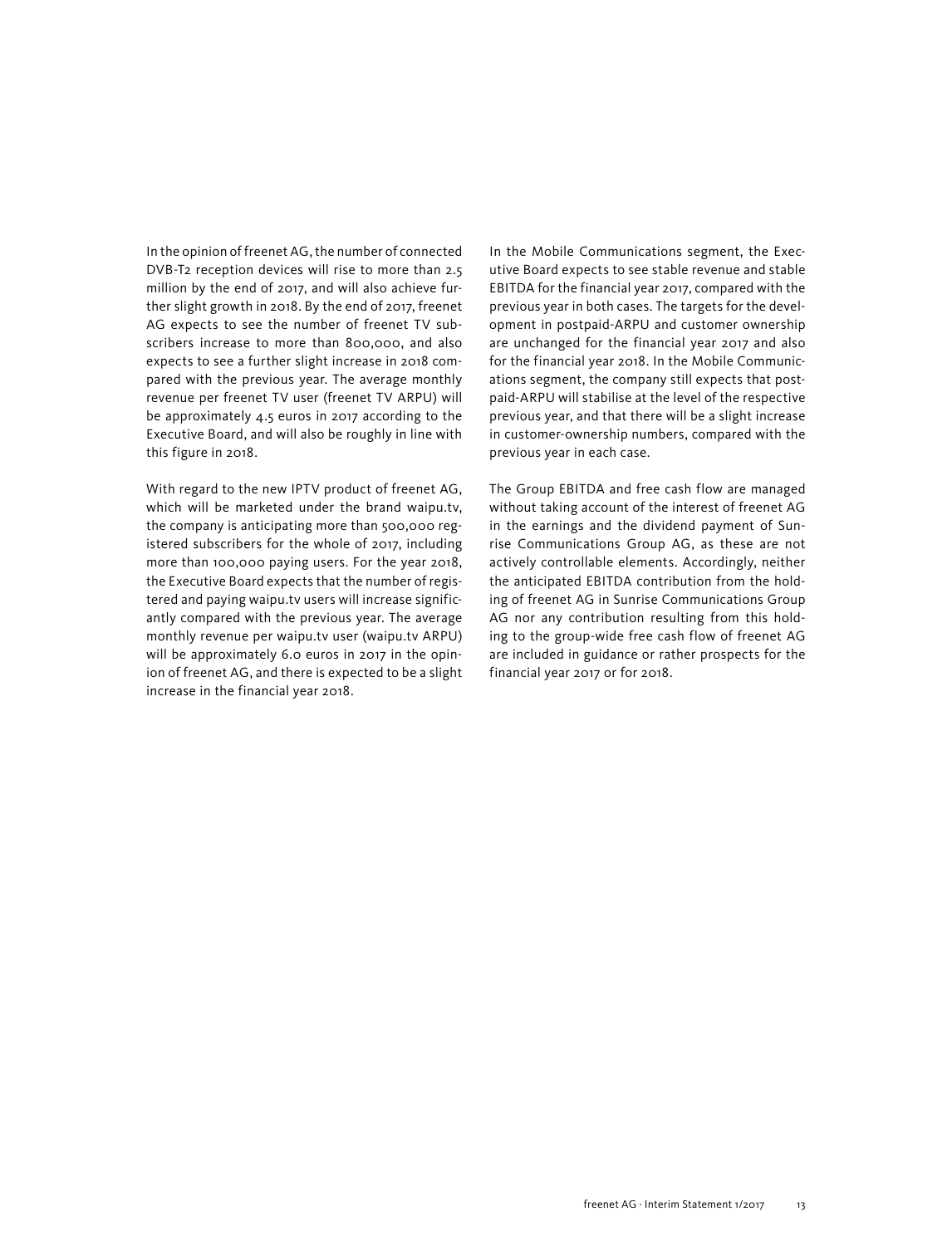**SELECTED** 

# FINANCIAL INFORMATION

## Consolidated income statement for the period from 1 January to 31 March 2017

|                                                                      | Q1/2017                | 01/2016<br>adjusted <sup>1</sup> |
|----------------------------------------------------------------------|------------------------|----------------------------------|
| In EUR '000s / as indicated                                          | 1.1.2017-<br>31.3.2017 | 1.1.2016-<br>31.3.2016           |
| Revenue                                                              | 837,987                | 749,183                          |
| Other operating income                                               | 14,334                 | 18.031                           |
| Other own work capitalised                                           | 4,436                  | 2,392                            |
| Cost of material                                                     | $-611,008$             | $-556,890$                       |
| Personnel expenses                                                   | $-59,683$              | $-44,875$                        |
| Depreciation and amortisation                                        | $-34,976$              | $-21,755$                        |
| Other operating expenses                                             | $-94,926$              | $-78,895$                        |
| <b>Operating result</b>                                              | 56,164                 | 67,191                           |
|                                                                      |                        |                                  |
| Share of results of associates accounted for using the equity method | 4,560                  | 55                               |
| Thereof profit share                                                 | 9.742                  | 247                              |
| Thereof subsequent recognition from purchase price allocation        | $-5,182$               | $-192$                           |
| Interest receivable and similar income                               | 165                    | 170                              |
| Interest payable and similar expenses                                | $-12,528$              | $-12,201$                        |
| Result before taxes on income                                        | 48,361                 | 55,215                           |
|                                                                      |                        |                                  |
| Taxes on income                                                      | $-6,708$               | $-4,116$                         |
|                                                                      |                        |                                  |
| Group result                                                         | 41,653                 | 51,099                           |
|                                                                      |                        |                                  |
| Group result attributable to shareholders of freenet AG              | 45,234                 | 51,743                           |
| Group result attributable to non-controlling interest                | $-3,581$               | $-644$                           |
| Earnings per share in EUR (undiluted)                                | 0.35                   | 0.40                             |
| Earnings per share in EUR (diluted)                                  | 0.35                   | 0.40                             |
|                                                                      |                        |                                  |
| Weighted average of shares outstanding in thousand (undiluted)       | 128,011                | 128,011                          |
| Weighted average of shares outstanding in thousand (diluted)         | 128,011                | 128,011                          |
|                                                                      |                        |                                  |

1 Retrospective adjustment due to finalised purchase price allocation of Media Broadcast Group.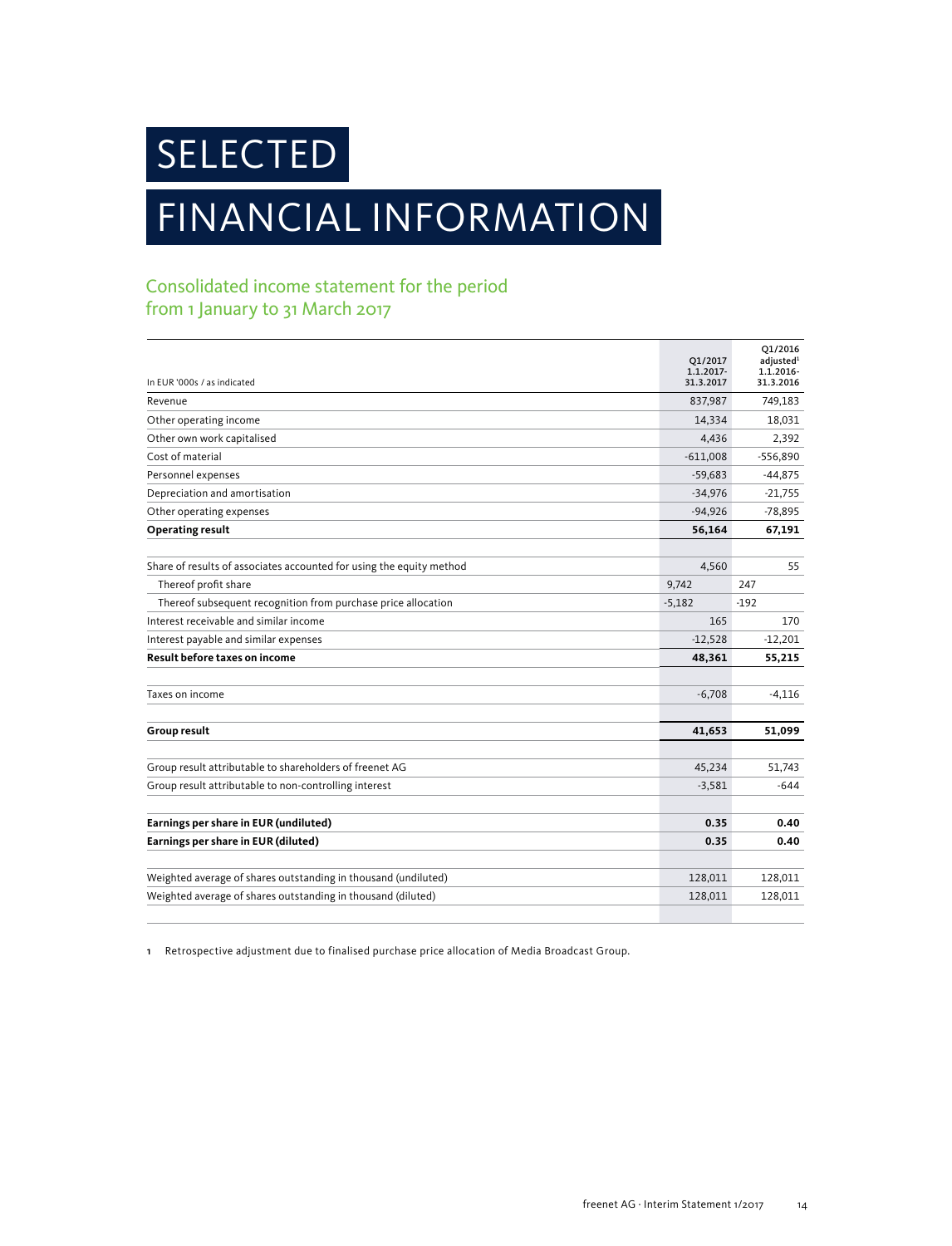# Consolidated balance sheet as of 31 March 2017

| In EUR '000s                                                    | 31.3.2017 | 31.12.2016 |
|-----------------------------------------------------------------|-----------|------------|
| Non-current assets                                              |           |            |
| Intangible assets                                               | 540,395   | 526,234    |
| Goodwill                                                        | 1,379,919 | 1,379,919  |
| Property, plant and equipment                                   | 490,854   | 493,132    |
| Investments in associates accounted for using the equity method | 750,063   | 745,066    |
| Other investments                                               | 523       | 586        |
| Deferred income tax assets                                      | 172,211   | 174,172    |
| Trade accounts receivable                                       | 81,777    | 81,132     |
| Other receivables and other assets                              | 14,664    | 20,738     |
|                                                                 | 3,430,406 | 3,420,979  |
| <b>Current assets</b>                                           |           |            |
| Inventories                                                     | 85,039    | 74,906     |
| Current income tax assets                                       | 5,279     | 5,169      |
| Trade accounts receivable                                       | 356,194   | 438,764    |
| Other receivables and other assets                              | 28,716    | 26,558     |
| Cash and cash equivalents                                       | 356,398   | 318,186    |
| Assets classified as held for sale                              | $\Omega$  | 197        |
|                                                                 | 831,626   | 863,780    |
|                                                                 | 4,262,032 | 4,284,759  |

#### Shareholders' equity

| In EUR '000s                                                    | 31.3.2017 | 31.12.2016 |
|-----------------------------------------------------------------|-----------|------------|
| Shareholders' equity                                            |           |            |
| Share capital                                                   | 128,061   | 128,061    |
| Capital reserve                                                 | 737,536   | 737,536    |
| Cumulative other comprehensive income                           | $-8,424$  | $-10,134$  |
| Retained earnings                                               | 549,816   | 504,582    |
| Capital and reserves attributable to shareholders of freenet AG | 1,406,989 | 1,360,045  |
| Capital and reserves attributable to non-controlling interest   | 38,641    | 42,222     |
|                                                                 | 1,445,630 | 1,402,267  |
| <b>Non-current liabilities</b>                                  |           |            |
| Other payables                                                  | 303,201   | 294,608    |
| <b>Borrowings</b>                                               | 1,674,768 | 1,673,871  |
| Pension provisions                                              | 90,159    | 92,638     |
| Other provisions                                                | 50,054    | 58,559     |
|                                                                 | 2,118,182 | 2,119,676  |
| <b>Current liabilities</b>                                      |           |            |
| Trade accounts payable                                          | 435,923   | 515,696    |
| Other payables                                                  | 120,034   | 110,423    |
| Current income tax liabilities                                  | 52,087    | 46,847     |
| Borrowings                                                      | 58,623    | 60,302     |
| Other provisions                                                | 31,553    | 29,548     |
|                                                                 | 698,220   | 762,816    |
|                                                                 | 4,262,032 | 4,284,759  |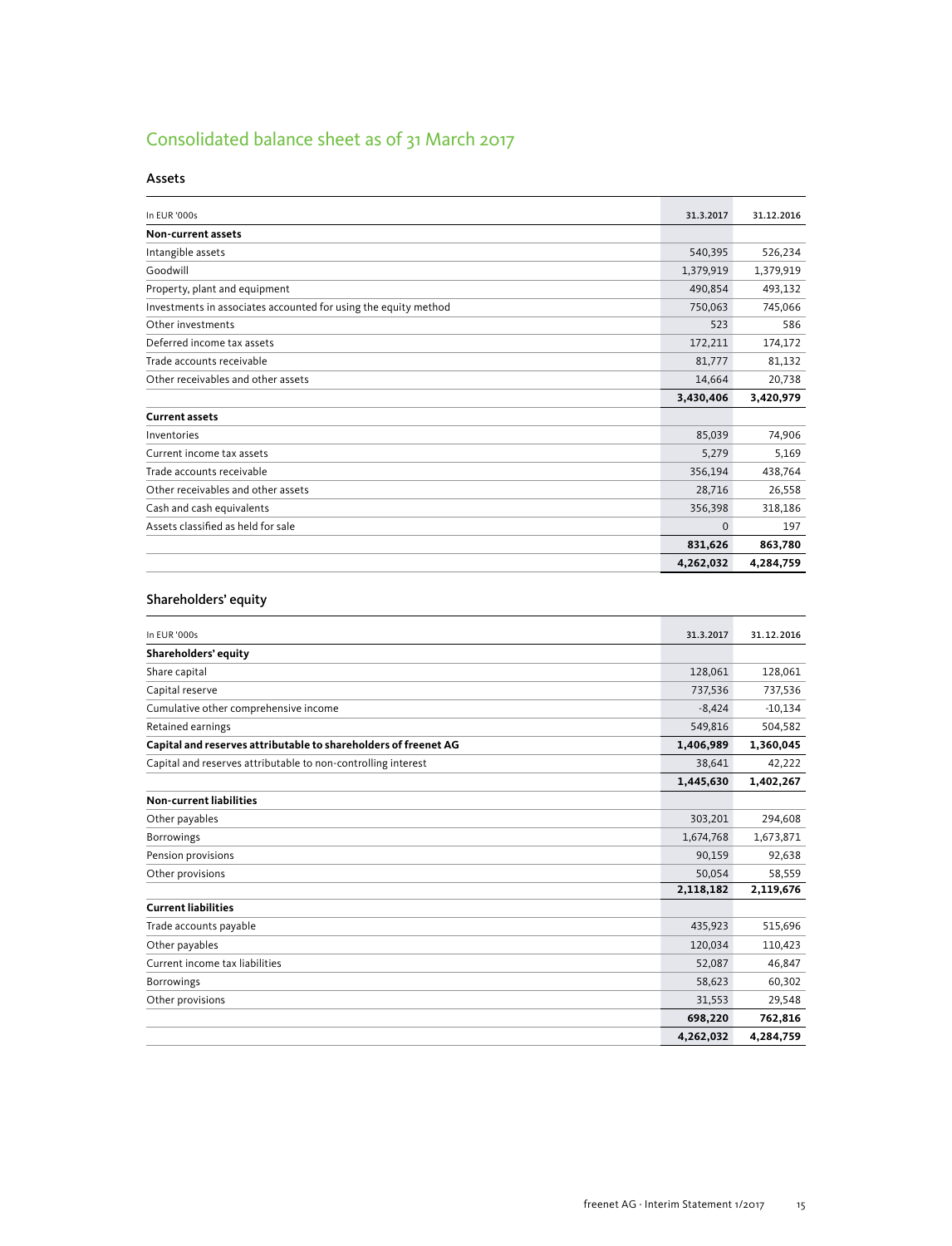## Consolidated statement of cash flows for the period from 1 January to 31 March 2017

| In EUR '000s                                                                          | Q1/2017<br>1.1.2017-<br>31.3.2017 | Q1/2016<br>adjusted <sup>1</sup><br>1.1.2016-<br>31.3.2016 |
|---------------------------------------------------------------------------------------|-----------------------------------|------------------------------------------------------------|
| Result before interest and taxes (EBIT)                                               | 60,724                            | 67,246                                                     |
|                                                                                       |                                   |                                                            |
| Adjustments                                                                           |                                   |                                                            |
| Depreciation and impairment on items of fixed assets                                  | 34,976                            | 21,755                                                     |
| Share of results of associates accounted for using the equity method                  | $-4,560$                          | -55                                                        |
| Losses/Gains on the disposal of fixed assets                                          | 88                                | $-153$                                                     |
| Increase in net working capital not attributable to investing or financing activities | $-12,288$                         | $-4,131$                                                   |
| Tax payments                                                                          | $-614$                            | $-11,297$                                                  |
| Cash flow from operating activities                                                   | 78,326                            | 73,365                                                     |
| Investments in property, plant and equipment and intangible assets                    | $-21,947$                         | $-7,321$                                                   |
| Proceeds from the disposal of property, plant and equipment and intangible assets     | $\overline{2}$                    | 317                                                        |
| Payments for the acquisition of subsidiaries                                          | $\mathbf 0$                       | $-76,633$                                                  |
| Payments for the acquisition of associates, accounted for using the equity method     | $\Omega$                          | $-716,107$                                                 |
| Payments in shareholders' equity, accounted for using the equity method               | $-100$                            | $\Omega$                                                   |
| Interest paid                                                                         | 594                               | 416                                                        |
| Cash flow from investing activities                                                   | $-21,451$                         | $-799,328$                                                 |
| Proceeds from new borrowings                                                          | $\mathbf{0}$                      | 1,266,400                                                  |
| Cash repayments of borrowings                                                         | $-37$                             | $-297,231$                                                 |
| Cash repayments of borrowings from finance lease                                      | $-6,094$                          | $-940$                                                     |
| Interest paid                                                                         | $-12,532$                         | $-8,062$                                                   |
| Cash flow from financing activities                                                   | $-18,663$                         | 959,627                                                    |
| Cash-effective change in cash and cash equivalents                                    | 38,212                            | 233,664                                                    |
|                                                                                       |                                   |                                                            |
| Cash and cash equivalents at the beginning of the period                              | 318,186                           | 269,761                                                    |
| Cash and cash equivalents at the end of the period                                    | 356,398                           | 503,425                                                    |
|                                                                                       |                                   |                                                            |
| Composition of cash and cash equivalents<br><b>DIOOO-</b>                             | 31.3.2017                         | 31.3.2016                                                  |

| Composition of cash and cash equivalents<br>In EUR '000s                          | 31.3.2017 | 31.3.2016                          |
|-----------------------------------------------------------------------------------|-----------|------------------------------------|
| Cash and cash equivalents                                                         | 356,398   | 503,425                            |
|                                                                                   | 356,398   | 503,425                            |
|                                                                                   |           |                                    |
| <b>Composition of free cash flow</b><br>In FUR '000s                              | 31.3.2017 | 31.3.2016<br>adjusted <sup>1</sup> |
| Cash flow from operating activities                                               | 78,326    | 73,365                             |
| Investments in property, plant and equipment and intangible assets                | $-21,947$ | $-7.321$                           |
| Proceeds from the disposal of property, plant and equipment and intangible assets |           | 317                                |
| Free cash flow (FCF)                                                              | 56.381    | 66,361                             |

1 Retrospective adjustment due to finalised purchase price allocation of Media Broadcast Group.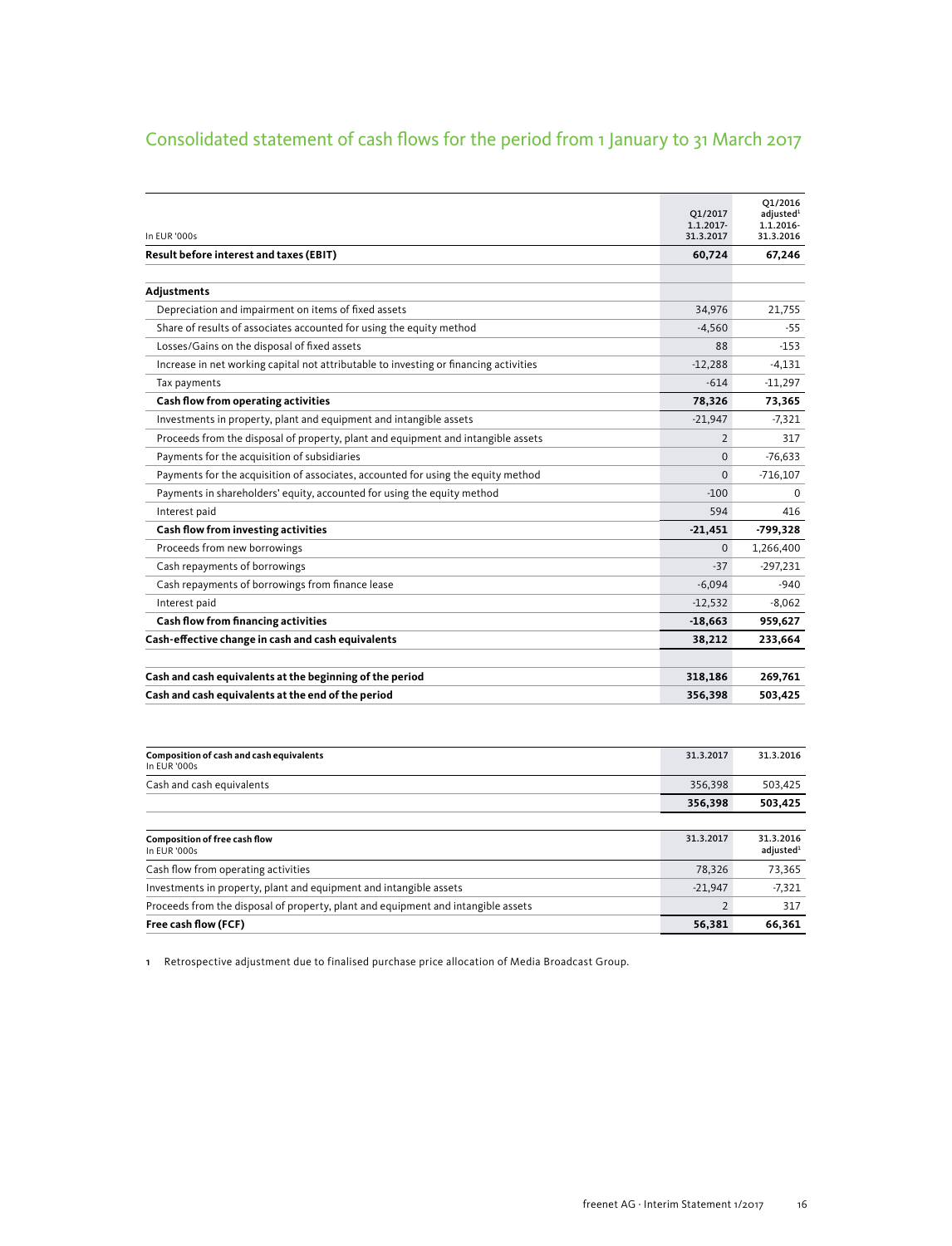# Segment report for the period from 1 January to 31 March 2017

| In EUR '000s                                                                   | Mobile<br>Communications | TV and<br>Media | Other/<br>Holding | <b>Elimination of</b><br>intersegment<br>revenue and cost | Total        |
|--------------------------------------------------------------------------------|--------------------------|-----------------|-------------------|-----------------------------------------------------------|--------------|
| Third-party revenue                                                            | 748,676                  | 74,698          | 14,613            | $\bf{0}$                                                  | 837,987      |
| Intersegment revenue                                                           | 14,158                   | 17              | 4,304             | $-18,479$                                                 | $\mathbf{0}$ |
| Total revenue                                                                  | 762,834                  | 74,715          | 18,917            | $-18,479$                                                 | 837,987      |
| Cost of materials, third party                                                 | $-581,776$               | $-24,160$       | $-5,072$          | $\bf{0}$                                                  | $-611,008$   |
| Intersegment cost of materials                                                 | $-2,961$                 | $-12,170$       | $-1,277$          | 16,408                                                    | $\mathbf{0}$ |
| Total cost of materials                                                        | $-584,737$               | $-36,330$       | $-6,349$          | 16,408                                                    | $-611,008$   |
| Segment gross profit                                                           | 178,097                  | 38,385          | 12,568            | $-2,071$                                                  | 226,979      |
| Other operating income                                                         | 13,548                   | 674             | 1,111             | $-999$                                                    | 14,334       |
| Other own work capitalised                                                     | 1,607                    | 2,306           | 523               | $\mathbf{0}$                                              | 4,436        |
| Personnel expenses                                                             | $-33,900$                | $-16,189$       | $-9,594$          | $\Omega$                                                  | $-59,683$    |
| Other operating expenses                                                       | $-68,966$                | $-21,903$       | $-7,127$          | 3,070                                                     | $-94,926$    |
| Profit share of results of associates accounted<br>for using the equity method | 9,742                    | $\Omega$        | $\Omega$          | $\mathbf{0}$                                              | 9,742        |
| <b>Segment EBITDA</b>                                                          | 100,128                  | 3,273           | $-2,519$          | $\mathbf 0$                                               | 100,882      |
| Depreciation and impairment write-downs                                        |                          |                 |                   |                                                           | $-34,976$    |
| Subsequent accounting for associates<br>accounted for using the equity method  |                          |                 |                   |                                                           | $-5,182$     |
| <b>EBIT</b>                                                                    |                          |                 |                   |                                                           | 60,724       |
| Group financial result                                                         |                          |                 |                   |                                                           | $-12,363$    |
| Taxes on income                                                                |                          |                 |                   |                                                           | $-6,708$     |
| <b>Group result</b>                                                            |                          |                 |                   |                                                           | 41,653       |
| Group result attributable to<br>shareholders of freenet AG                     |                          |                 |                   |                                                           | 45,234       |
| Group result attributable to<br>non-controlling interest                       |                          |                 |                   |                                                           | $-3,581$     |
| Cash-effective net investments                                                 |                          |                 |                   |                                                           |              |
| <b>Cash-effective net investments</b>                                          | 4,026                    | 16,604          | 1,315             |                                                           | 21,945       |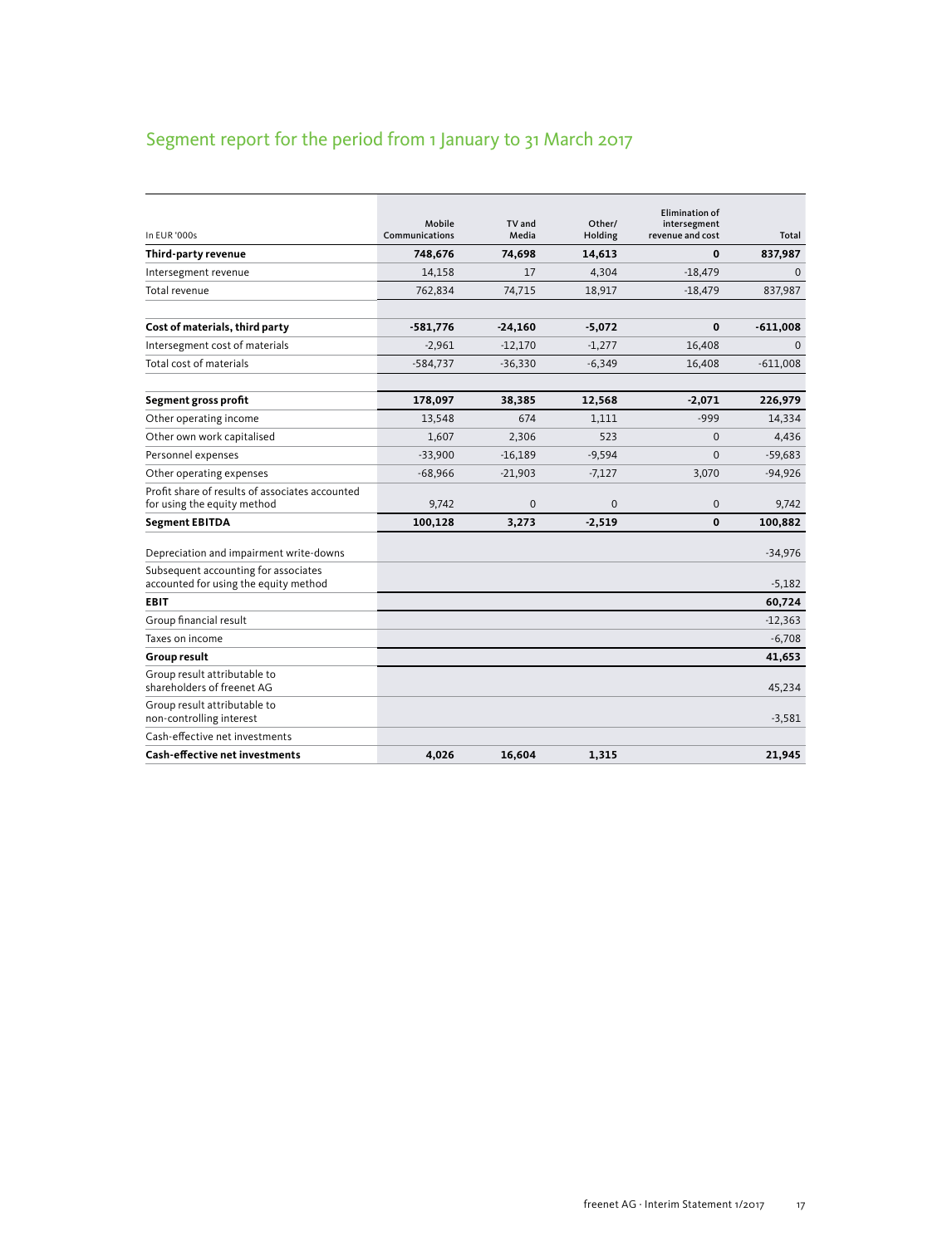### Segment report for the period from 1 January to 31 March 2016 adjusted<sup>1</sup>

| In EUR '000s                                                                  | Mobile<br>Communications | TV and<br>Media | Other/<br>Holding | <b>Elimination of</b><br>intersegment<br>revenue and costs | Total       |
|-------------------------------------------------------------------------------|--------------------------|-----------------|-------------------|------------------------------------------------------------|-------------|
| Third-party revenue                                                           | 723,860                  | 10,368          | 14,955            | 0                                                          | 749,183     |
| Intersegment revenue                                                          | 3,537                    | 0               | 5,280             | $-8,817$                                                   | $\mathbf 0$ |
| Total revenue                                                                 | 727,397                  | 10,368          | 20,235            | $-8,817$                                                   | 749,183     |
| Cost of materials, third party                                                | $-546,993$               | $-3,899$        | $-5,998$          | 0                                                          | $-556,890$  |
| Intersegment cost of materials                                                | $-3,692$                 | $-1,600$        | $-1,753$          | 7,045                                                      | $\mathbf 0$ |
| Total cost of materials                                                       | $-550,685$               | $-5,499$        | $-7,751$          | 7,045                                                      | $-556,890$  |
| Segment gross profit                                                          | 176,712                  | 4,869           | 12,484            | $-1,772$                                                   | 192,293     |
| Other operating income                                                        | 16,844                   | 170             | 2,053             | $-1,036$                                                   | 18,031      |
| Other own work capitalised                                                    | 1,954                    | 122             | 316               | $\mathbf 0$                                                | 2,392       |
| Personnel expenses                                                            | $-33,610$                | $-2,462$        | $-8,803$          | $\Omega$                                                   | $-44,875$   |
| Other operating expenses                                                      | $-71,392$                | $-1,629$        | $-8,682$          | 2,808                                                      | $-78,895$   |
| Profit share of results of associates<br>accounted for using the method       | 221                      | 0               | 26                | $\mathbf 0$                                                | 247         |
| <b>Segment EBITDA</b>                                                         | 90,729                   | 1,070           | $-2,606$          | 0                                                          | 89,193      |
| Depreciation and impairment write-downs                                       |                          |                 |                   |                                                            | $-21,755$   |
| Subsequent accounting for associates<br>accounted for using the equity method |                          |                 |                   |                                                            | $-192$      |
| <b>EBIT</b>                                                                   |                          |                 |                   |                                                            | 67,246      |
| Group financial result                                                        |                          |                 |                   |                                                            | $-12,031$   |
| Taxes on income                                                               |                          |                 |                   |                                                            | $-4,116$    |
| Group result                                                                  |                          |                 |                   |                                                            | 51,099      |
| Group result attributable to<br>shareholders of freenet AG                    |                          |                 |                   |                                                            | 51,743      |
| Group result attributable to<br>non-controlling interest                      |                          |                 |                   |                                                            | -644        |
| <b>Cash-effective net investments</b>                                         | 2,737                    | 3,257           | 1,010             |                                                            | 7.004       |

1 Management reporting available to the chief operating decision makers of the Group was changed in the second quarter of 2016. The income statement of the individual segments is no longer reported up to segment EBIT; and instead it ends with segment EBITDA, as EBIT is not a financial performance indicator and is thus not used for management purposes. In addition, the results of the Media Broadcast Group and EXARING are allocated to the "TV and Media" segment, which was not yet the case in the first quarter of 2016 (when they were allocated to the "Other/Holding" segment). A corresponding adjustment of the previous-year period was made.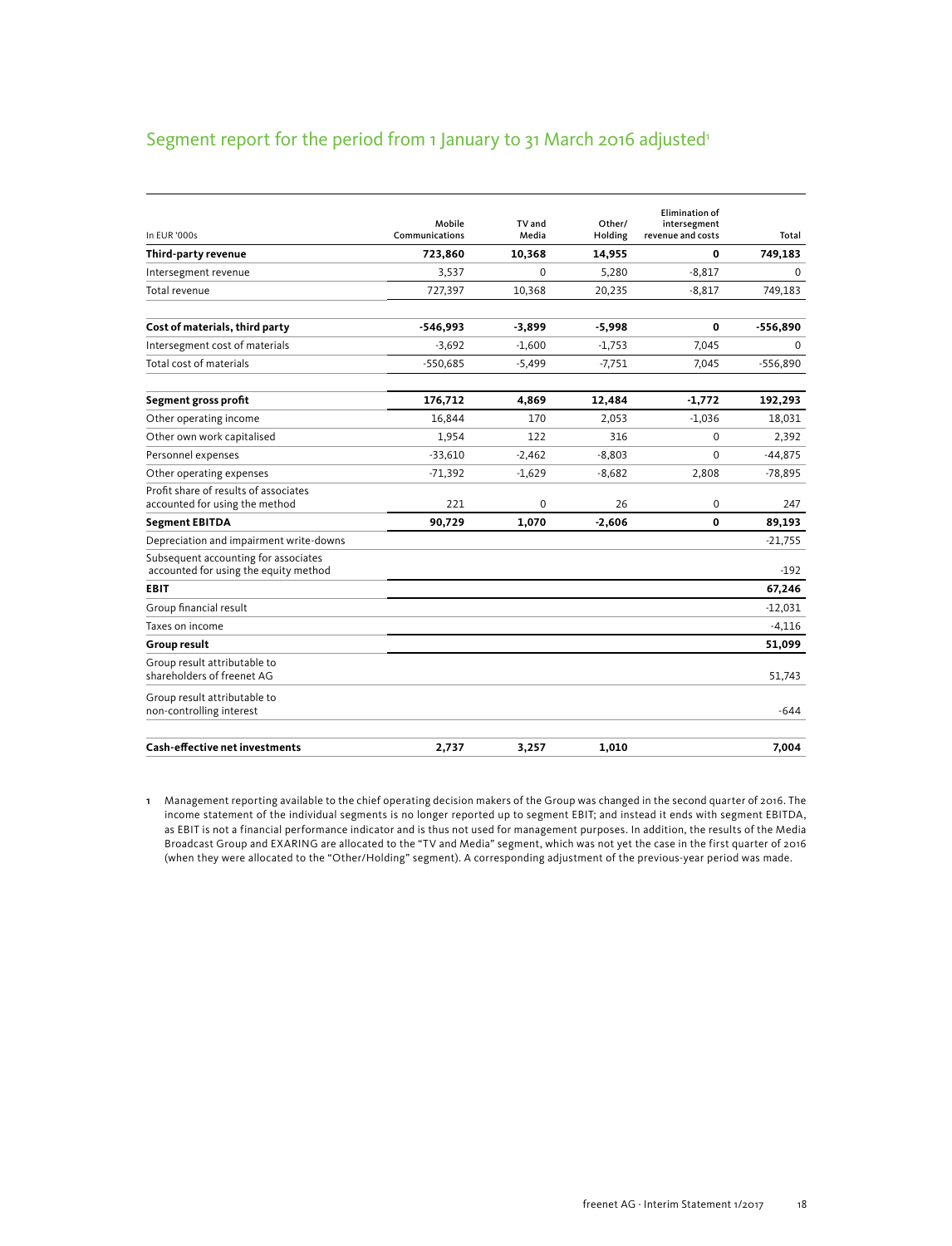# FURTHER INFORMATION

### Financial Calendar

#### 4 May 2017

Publication Interim Statement as of 31 March 2017 – 1st Quarter 2017

#### 1 June 2017

Annual General Meeting of freenet AG (New location: Halle A4, Messeplatz 1, Hamburg, Germany)

#### 9 August 2017<sup>1</sup>

Publication Interim Report as of 30 June 2017 – 2nd Quarter 2017

#### 9 November 20171

Publication Interim Statement as of 30 September 2017 – 3rd Quarter 2017

1 All dates are subject to change.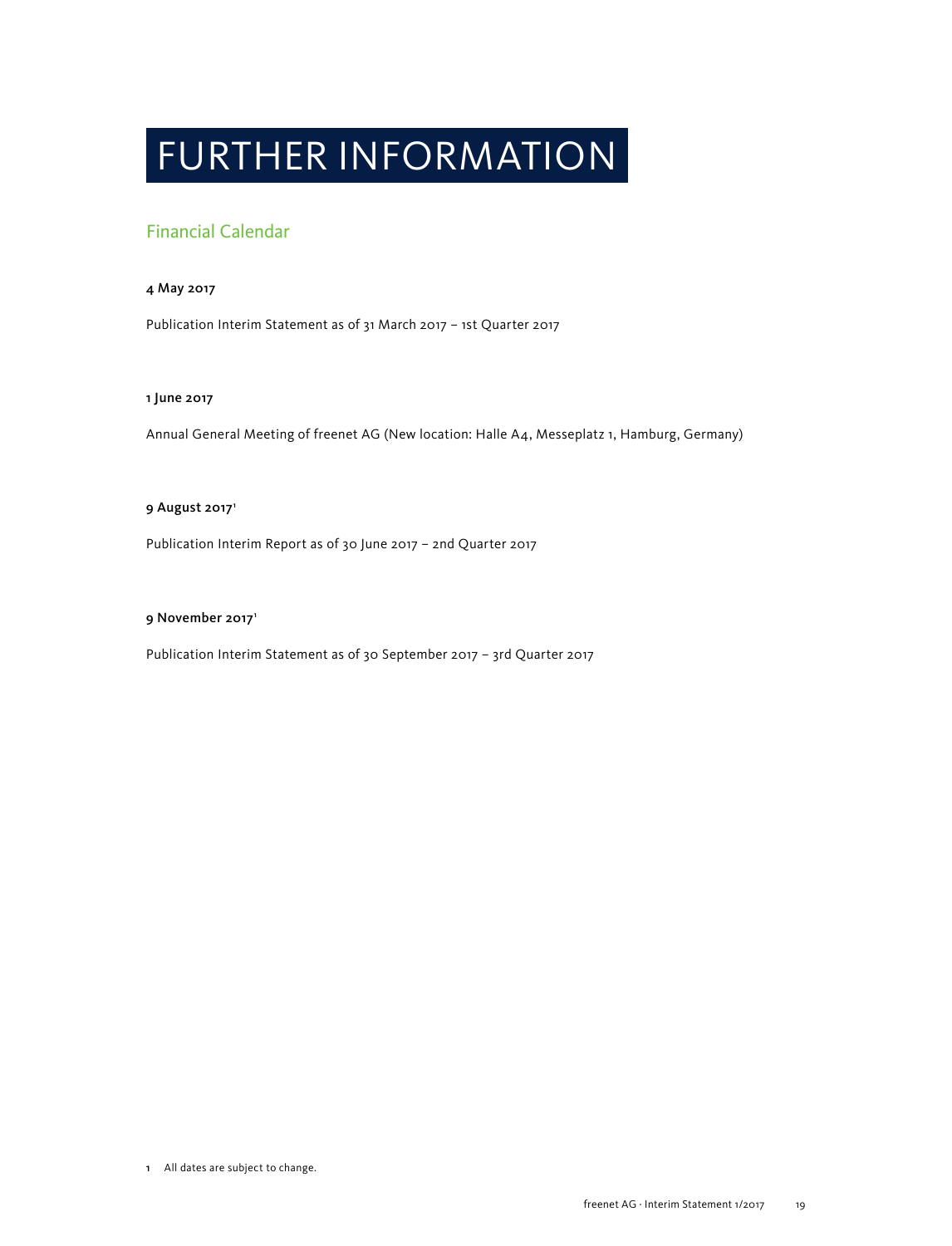# IMPRINT, CONTACT, PUBLICATIONS

**freenet AG** Hollerstraße 126 24782 Büdelsdorf Germany

Phone: +49 (0) 43 31/69 - 10 00 Internet: www.freenet-group.de

**freenet AG Investor Relations** Deelbögenkamp 4c 22297 Hamburg Germany

Phone: +49 (0) 40/5 13 06-7 78 Fax: +49 (0) 40/5 13 06-9 70 E-Mail: investor.relations@freenet.ag

The annual report and our interim reports are also available for download at: *http://www.freenet-group.de/investor/publications*

This interim report is a convenient translation of the German version. In case of doubt, the German version shall prevail.

Current information regarding freenet AG and the freenet shares is available on our homepage at: *www.freenet-group.de/en*



If you have installed a QR-Code recognition software on your smartphone, you will be directed to the freenet Group homepage by scanning this code.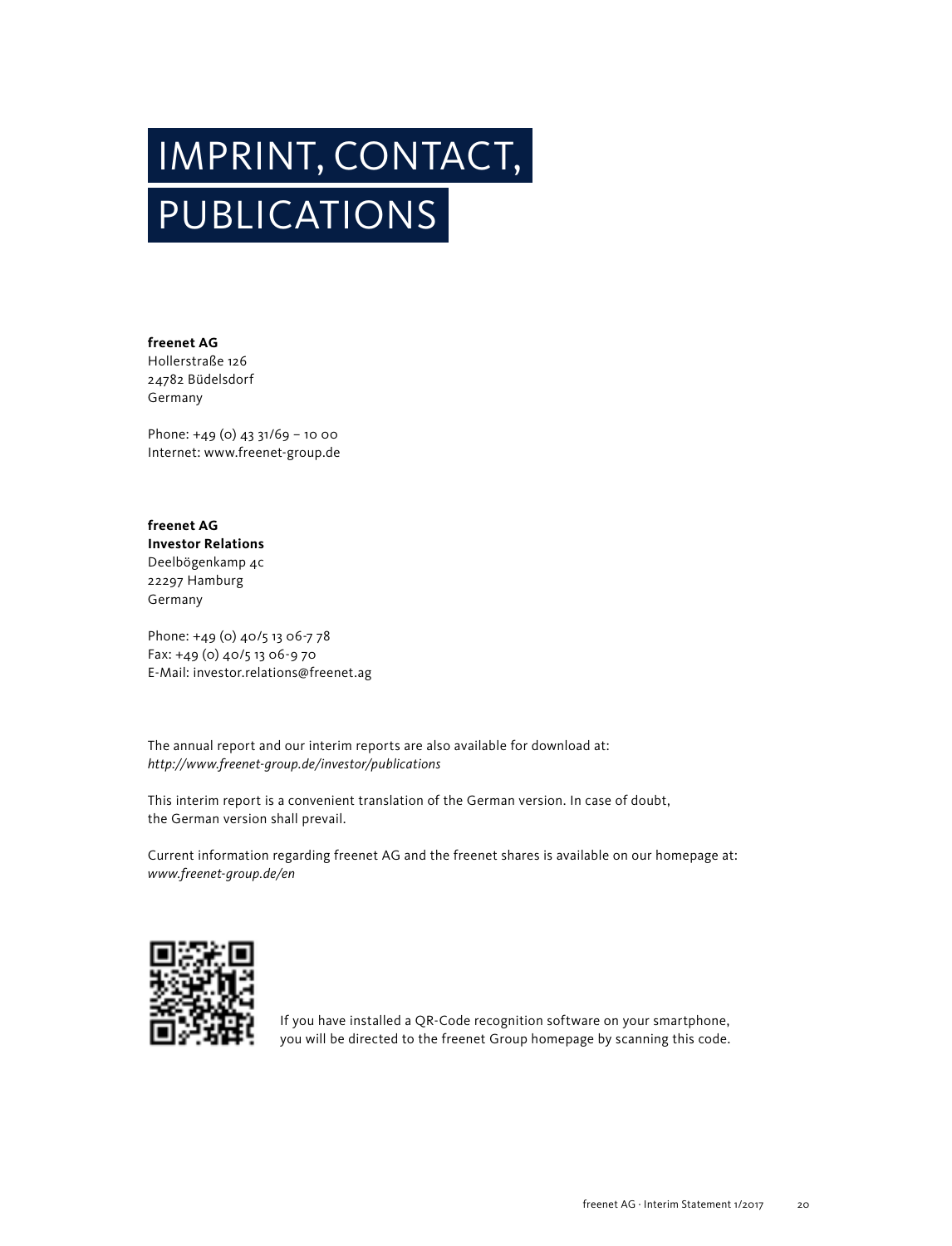# **GLOSSARY**

| <b>ARPU</b>                     | Average revenue per user                                                                                                                                                                                                                                                                                                                                                                                                                                                                                                                                                                                                                                                                                                                                         |
|---------------------------------|------------------------------------------------------------------------------------------------------------------------------------------------------------------------------------------------------------------------------------------------------------------------------------------------------------------------------------------------------------------------------------------------------------------------------------------------------------------------------------------------------------------------------------------------------------------------------------------------------------------------------------------------------------------------------------------------------------------------------------------------------------------|
| <b>Customer ownership</b>       | Valuable postpaid and no-frills customers in the Mobile Communications<br>segment                                                                                                                                                                                                                                                                                                                                                                                                                                                                                                                                                                                                                                                                                |
| Debt ratio                      | Ratio between net financial debt and the EBITDA generated in the last twelve<br>months                                                                                                                                                                                                                                                                                                                                                                                                                                                                                                                                                                                                                                                                           |
| <b>Digital lifestyle</b>        | Describes simplification of everyday life via technical equipment based on<br>internet and/or smartphones                                                                                                                                                                                                                                                                                                                                                                                                                                                                                                                                                                                                                                                        |
| <b>EBIT</b>                     | Earnings before interest and taxes, incl. the earnings elements of the companies<br>accounted for using the equity method                                                                                                                                                                                                                                                                                                                                                                                                                                                                                                                                                                                                                                        |
| <b>EBITDA</b>                   | Earnings before interest, taxes, depreciation and amortisation, incl. the earn-<br>ings elements of the companies accounted for using the equity method (EBIT),<br>excl. depreciation, amortisation and deferred taxes arising from the subsequent<br>recognition of companies accounted for using the equity method, plus deprecia-<br>tion and amortisation. Since the acquisition of Sunrise, EBITDA has been defined<br>as follows: As has been the case in the past, the calculation includes only the<br>earnings elements of the item "Result of companies accounted for using the<br>equity method". The depreciation resulting from the subsequent recognition<br>of the shadow purchase price allocation does not have a negative impact on<br>EBITDA. |
| <b>EBITDA exclusive Sunrise</b> | Earnings before interest and taxes, excl. the earnings elements of the companies<br>accounted for using the equity method, excl. depreciation and deferred taxes<br>from the subsequent recognition of companies accounted for using the equity<br>method, plus depreciation and amortisation.                                                                                                                                                                                                                                                                                                                                                                                                                                                                   |
| Equity ratio as percentage      | Ratio between equity and balance sheet total                                                                                                                                                                                                                                                                                                                                                                                                                                                                                                                                                                                                                                                                                                                     |
| <b>Free cash flow</b>           | Free cash flow from operating activities minus the investments in property, plant<br>and equipment and intangible assets, plus the inflows from disposals of intangi-<br>ble assets and property, plant and equipment                                                                                                                                                                                                                                                                                                                                                                                                                                                                                                                                            |
| <b>Gross profit</b>             | Revenue minus cost of materials                                                                                                                                                                                                                                                                                                                                                                                                                                                                                                                                                                                                                                                                                                                                  |
| Gross profit margin             | Ratio between revenue and cost of materials                                                                                                                                                                                                                                                                                                                                                                                                                                                                                                                                                                                                                                                                                                                      |
| Interest cover                  | Ratio between EBITDA and net interest income in the last twelve months                                                                                                                                                                                                                                                                                                                                                                                                                                                                                                                                                                                                                                                                                           |
| <b>IPTV</b>                     | Internet Protocol Television: transmission of TV programmes and films with the<br>aid of the Internet protocol                                                                                                                                                                                                                                                                                                                                                                                                                                                                                                                                                                                                                                                   |